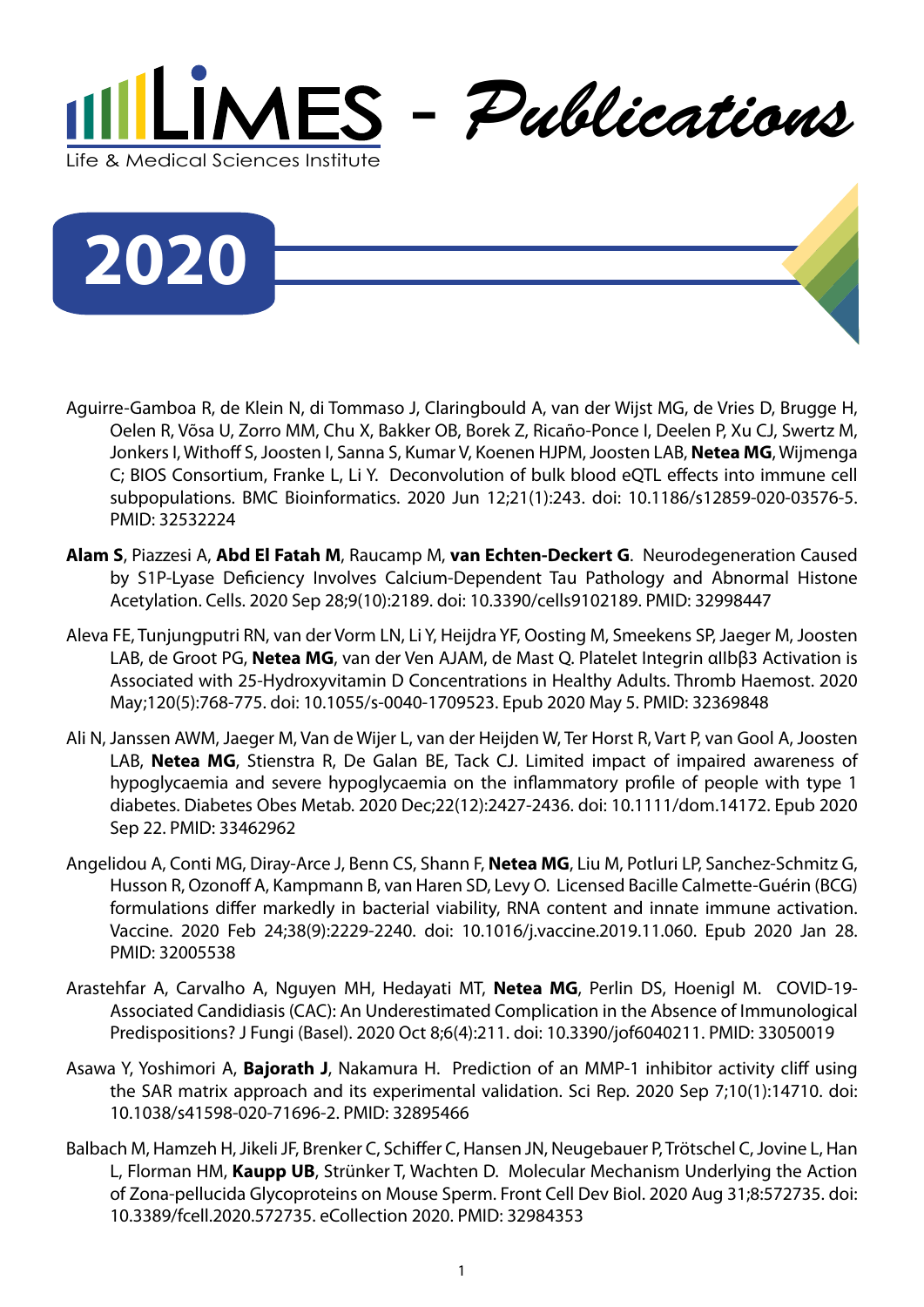- **Becker M**, Schultze H, Bresniker K, Singhal S, **Ulas T, Schultze JL**. A novel computational architecture for large-scale genomics. Nat Biotechnol. 2020 Nov;38(11):1239-1241. doi: 10.1038/s41587-020- 0699-5. PMID: 32999473
- Bekkering S, Saner C, Riksen NP, **Netea MG**, Sabin MA, Saffery R, Stienstra R, Burgner DP. Trained Immunity: Linking Obesity and Cardiovascular Disease across the Life-Course? Trends Endocrinol Metab. 2020 May;31(5):378-389. doi: 10.1016/j.tem.2020.01.008. Epub 2020 Feb 8. PMID: 32305098 Review.
- Bernardes JP, Mishra N, Tran F, Bahmer T, Best L, Blase JI, Bordoni D, Franzenburg J, Geisen U, Josephs-Spaulding J, Köhler P, Künstner A, Rosati E, **Aschenbrenner AC**, Bacher P, Baran N, Boysen T, Brandt B, Bruse N, Dörr J, Dräger A, Elke G, Ellinghaus D, Fischer J, Forster M, Franke A, Franzenburg S, Frey N, Friedrichs A, Fuß J, Glück A, Hamm J, Hinrichsen F, Hoeppner MP, Imm S, Junker R, Kaiser S, Kan YH, Knoll R, Lange C, Laue G, Lier C, Lindner M, Marinos G, Markewitz R, Nattermann J, Noth R, Pickkers P, Rabe KF, Renz A, Röcken C, Rupp J, Schaffarzyk A, Scheffold A, **Schulte-Schrepping J**, Schunk D, Skowasch D, **Ulas T**, Wandinger KP, Wittig M, Zimmermann J, Busch H, Hoyer BF, Kaleta C, Heyckendorf J, **Kox M**, Rybniker J, Schreiber S, **Schultze JL**, Rosenstiel P; HCA Lung Biological Network; Deutsche COVID-19 Omics Initiative (DeCOI). Longitudinal Multi-omics Analyses Identify Responses of Megakaryocytes, Erythroid Cells, and Plasmablasts as Hallmarks of Severe COVID-19. Immunity. 2020 Dec 15;53(6):1296-1314.e9. doi: 10.1016/j.immuni.2020.11.017. Epub 2020 Nov 26. PMID: 33296687
- Bethlehem L, **van Echten-Deckert G**. Ectoines as novel anti-inflammatory and tissue protective lead compounds with special focus on inflammatory bowel disease and lung inflammation. Pharmacol Res. 2021 Feb;164:105389. doi: 10.1016/j.phrs.2020.105389. Epub 2020 Dec 19. PMID: 33352226
- **Beyer M**, Abdullah Z, Chemnitz JM, Maisel D, Sander J, Lehmann C, Thabet Y, Shinde PV, Schmidleithner L, Köhne M, Trebicka J, Schierwagen R, Hofmann A, Popov A, Lang KS, Oxenius A, Buch T, Kurts C, Heikenwalder M, Fätkenheuer G, Lang PA, Hartmann P, Knolle PA, **Schultze JL**. Publisher Correction: Tumor-necrosis factor impairs CD4+ T cell-mediated immunological control in chronic viral infection. Nat Immunol. 2020 Sep;21(9):1135. doi: 10.1038/s41590-020-0749-7. PMID: 32620862
- Bianco E, Laval G, Font-Porterias N, García-Fernández C, Dobon B, Sabido-Vera R, Sukarova Stefanovska E, Kučinskas V, Makukh H, Pamjav H, Quintana-Murci L, **Netea MG**, Bertranpetit J, Calafell F, Comas D. Recent Common Origin, Reduced Population Size, and Marked Admixture Have Shaped European Roma Genomes. Mol Biol Evol. 2020 Nov 1;37(11):3175-3187. doi: 10.1093/molbev/msaa156. PMID: 32589725
- **Blaschke T, Feldmann C, Bajorath J**. Prediction of Promiscuity Cliffs Using Machine Learning. Mol Inform. 2021 Jan;40(1):e2000196. doi: 10.1002/minf.202000196. Epub 2020 Sep 29. PMID: 32881355
- Blaschke T, Engkvist O, **Bajorath J**, Chen H. Memory-assisted reinforcement learning for diverse molecular de novo design. J Cheminform. 2020 Nov 10;12(1):68. doi: 10.1186/s13321-020-00473- 0. PMID: 33292554
- Böhme J, Martinez N, Li S, Lee A, Marzuki M, Tizazu AM, Ackart D, Frenkel JH, Todd A, Lachmandas E, Lum J, Shihui F, Ng TP, Lee B, Larbi A, **Netea MG**, Basaraba R, van Crevel R, Newell E, Kornfeld H, Singhal A. Metformin enhances anti-mycobacterial responses by educating CD8+ T-cell immunometabolic circuits. Nat Commun. 2020 Oct 16;11(1):5225. doi: 10.1038/s41467-020-19095-z. PMID: 33067434
- **Bonaguro L, Köhne M, Schmidleithner L, Schulte-Schrepping J, Warnat-Herresthal S, Horne A, Kern P, Günther P**, Ter Horst R, Jaeger M, Rahmouni S, Georges M, Falk CS, Li Y, **Mass E, Beyer M**, Joosten LAB, **Netea MG, Ulas T, Schultze JL, Aschenbrenner AC**. CRELD1 modulates homeostasis of the immune system in mice and humans. Nat Immunol. 2020 Dec;21(12):1517-1527. doi: 10.1038/ s41590-020-00811-2. Epub 2020 Nov 9. PMID: 33169013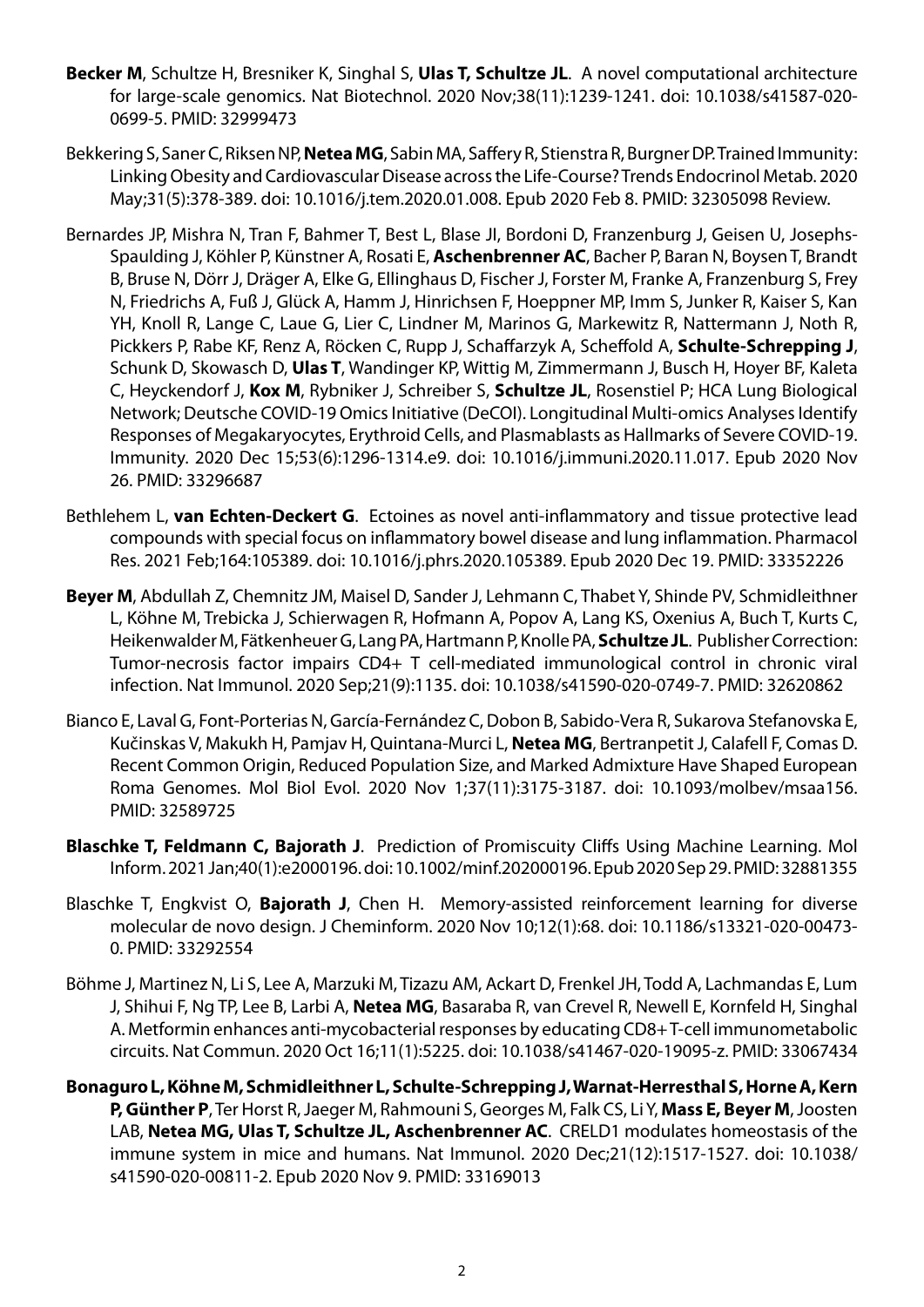- **Bonanni D**, Lolli ML, **Bajorath J**. Computational Method for Structure-Based Analysis of SAR Transfer. J Med Chem. 2020 Feb 13;63(3):1388-1396. doi: 10.1021/acs.jmedchem.9b01931. Epub 2020 Jan 15. PMID: 31939664
- **Breiden B, Sandhoff K**. Mechanism of Secondary Ganglioside and Lipid Accumulation in Lysosomal Disease. Int J Mol Sci. 2020 Apr 7;21(7):2566. doi: 10.3390/ijms21072566. PMID: 32272755
- Brouwer MAE, van de Schoor FR, Vrijmoeth HD, **Netea MG**, Joosten LAB. A joint effort: The interplay between the innate and the adaptive immune system in Lyme arthritis. Immunol Rev. 2020 Mar;294(1):63-79. doi: 10.1111/imr.12837. Epub 2020 Jan 13. PMID: 31930745
- Brouwer MAE, Jones-Warner W, Rahman S, Kerstholt M, Ferreira AV, Oosting M, Hooiveld GJ, **Netea MG**, Joosten LAB. B. burgdorferi sensu lato-induced inhibition of antigen presentation is mediated by RIP1 signaling resulting in impaired functional T cell responses towards Candida albicans. Ticks Tick Borne Dis. 2021 Mar;12(2):101611. doi: 10.1016/j.ttbdis.2020.101611. Epub 2020 Nov 23. PMID: 33360386
- Bruno M, Kersten S, Bain JM, Jaeger M, Rosati D, Kruppa MD, Lowman DW, Rice PJ, Graves B, Ma Z, Jiao YN, Chowdhary A, Renieris G, van de Veerdonk FL, Kullberg BJ, Giamarellos-Bourboulis EJ, Hoischen A, Gow NAR, Brown AJP, Meis JF, Williams DL, **Netea MG**. Transcriptional and functional insights into the host immune response against the emerging fungal pathogen Candida auris. Nat Microbiol. 2020 Dec;5(12):1516-1531. doi: 10.1038/s41564-020-0780-3. Epub 2020 Aug 24. PMID: 32839538
- Bruno M, Zweijpfenning SMH, Verhoeven J, Boeree MJ, **Netea MG**, van de Veerdonk FL, van Ingen J, Hoefsloot W. Subtle immunodeficiencies in nodular-bronchiectatic Mycobacterium avium complex lung disease. ERJ Open Res. 2020 Oct 19;6(4):00548-2020. doi: 10.1183/23120541.00548- 2020. eCollection 2020 Oct. PMID: 33123562
- Bruno M, Dewi IMW, Matzaraki V, Ter Horst R, Pekmezovic M, Rösler B, Groh L, Röring RJ, Kumar V, Li Y, Carvalho A, **Netea MG**, Latgé JP, Gresnigt MS, van de Veerdonk FL. Comparative host transcriptome in response to pathogenic fungi identifies common and species-specific transcriptional antifungal host response pathways. Comput Struct Biotechnol J. 2020 Dec 26;19:647-663. doi: 10.1016/j. csbj.2020.12.036. eCollection 2021. PMID: 33510868
- **Bülow MH**, Parsons BD, Di Cara F. The Drosophila melanogaster as Genetic Model System to Dissect the Mechanisms of Disease that Lead to Neurodegeneration in Adrenoleukodystrophy. Adv Exp Med Biol. 2020;1299:145-159. doi: 10.1007/978-3-030-60204-8\_11. PMID: 33417213
- Bulut O, Kilic G, Domínguez-Andrés J, **Netea MG**. Overcoming immune dysfunction in the elderly: trained immunity as a novel approach. Int Immunol. 2020 Nov 23;32(12):741-753. doi: 10.1093/ intimm/dxaa052. PMID: 32766848
- **Burgdorf S**, Porubsky S, Marx A, Popovic ZV. Cancer Acidity and Hypertonicity Contribute to Dysfunction of Tumor-Associated Dendritic Cells: Potential Impact on Antigen Cross-Presentation Machinery Cancers (Basel). 2020 Aug 24;12(9):2403. doi: 10.3390/cancers12092403. PMID: 32847079
- Cabanillas B, **Weighardt H**, Izquierdo E, **Förster I**, Novak N. IgE reactivity against herpes simplex virus 1 in patients with atopic dermatitis complicated by eczema herpeticum. Allergy. 2020 Jan;75(1):226- 229. doi: 10.1111/all.13986. Epub 2019 Oct 2. PMID: 31315153
- Chen L, Collij V, Jaeger M, van den Munckhof ICL, Vich Vila A, Kurilshikov A, Gacesa R, Sinha T, Oosting M, Joosten LAB, Rutten JHW, Riksen NP, Xavier RJ, Kuipers F, Wijmenga C, Zhernakova A, **Netea MG**, Weersma RK, Fu J. Gut microbial co-abundance networks show specificity in inflammatory bowel disease and obesity. Nat Commun. 2020 Aug 11;11(1):4018. doi: 10.1038/s41467-020-17840-y. PMID: 32782301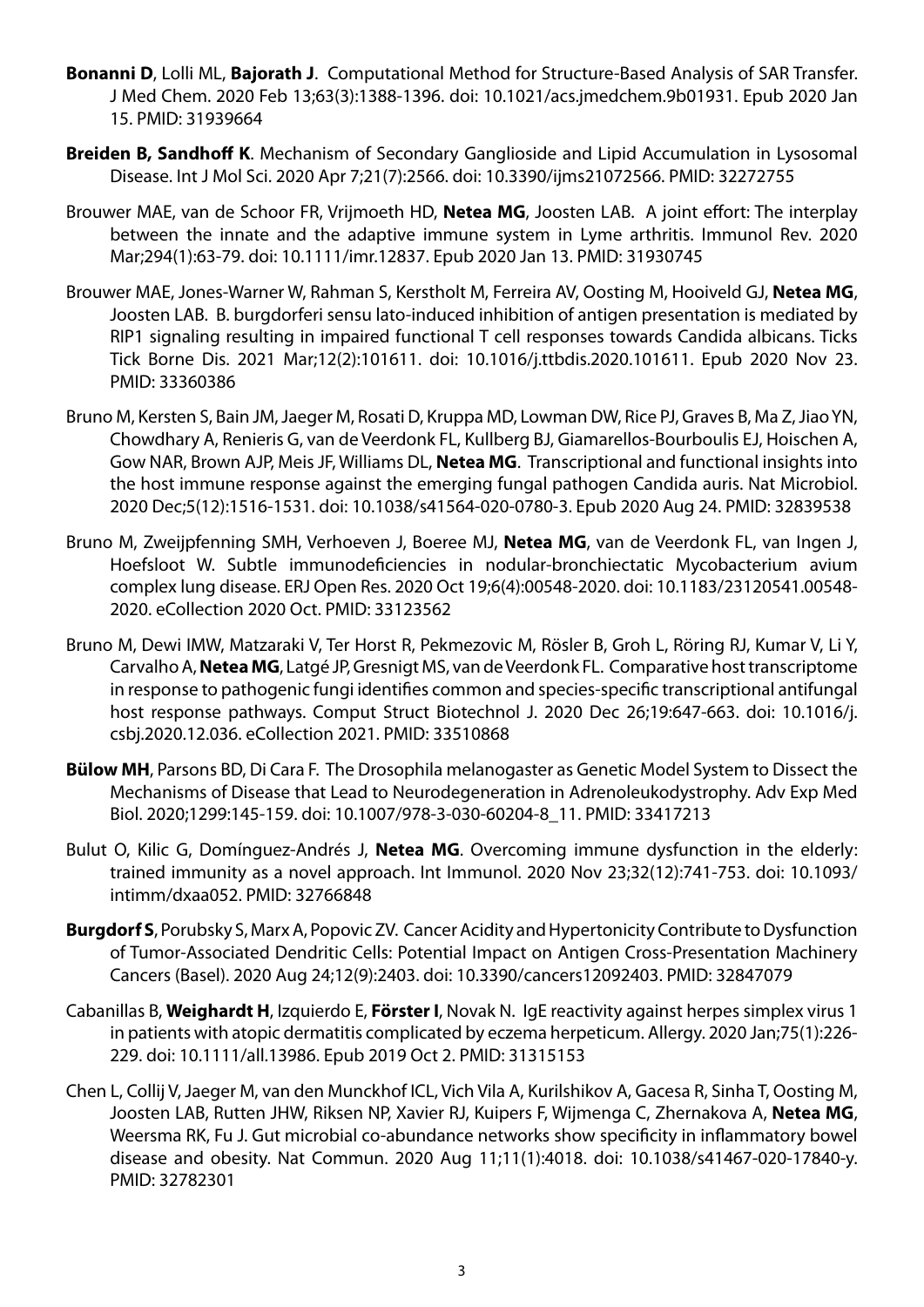- Chen L, van den Munckhof ICL, Schraa K, Ter Horst R, Koehorst M, van Faassen M, van der Ley C, Doestzada M, Zhernakova DV, Kurilshikov A, Bloks VW, Groen AK; Human Functional Genomics Project, Riksen NP, Rutten JHW, Joosten LAB, Wijmenga C, Zhernakova A, **Netea MG**, Fu J, Kuipers F. Genetic and Microbial Associations to Plasma and Fecal Bile Acids in Obesity Relate to Plasma Lipids and Liver Fat Content. Cell Rep. 2020 Oct 6;33(1):108212. doi: 10.1016/j.celrep.2020.108212. PMID: 33027657
- Childers DS, Avelar GM, Bain JM, Pradhan A, Larcombe DE, **Netea MG**, Erwig LP, Gow NAR, Brown AJP. Epitope Shaving Promotes Fungal Immune Evasion. mBio. 2020 Jul 7;11(4):e00984-20. doi: 10.1128/mBio.00984-20. PMID: 32636248
- **Cianni L**, Lemke C, **Gilberg E, Feldmann C**, Rosini F, Rocho FDR, Ribeiro JFR, Tezuka DY, Lopes CD, de Albuquerque S, **Bajorath J**, Laufer S, Leitão A, Gütschow M, Montanari CA. Mapping the S1 and S1' subsites of cysteine proteases with new dipeptidyl nitrile inhibitors as trypanocidal agents. PLoS Negl Trop Dis. 2020 Mar 12;14(3):e0007755. doi: 10.1371/journal.pntd.0007755. eCollection 2020 Mar. PMID: 32163418
- Ciarlo E, Heinonen T, Théroude C, Asgari F, Le Roy D, **Netea MG**, Roger T. Trained Immunity Confers Broad-Spectrum Protection Against Bacterial Infections. J Infect Dis. 2020 Nov 9;222(11):1869- 1881. doi: 10.1093/infdis/jiz692. PMID: 31889191
- **Cirovic B**, de Bree LCJ, Groh L, Blok BA, Chan J, van der Velden WJFM, Bremmers MEJ, van Crevel R, Händler K, Picelli S, **Schulte-Schrepping J**, Klee K, Oosting M, Koeken VACM, van Ingen J, Li Y, Benn CS, **Schultze JL**, Joosten LAB, Curtis N, Netea MG, **Schlitzer A**. BCG Vaccination in Humans Elicits Trained Immunity via the Hematopoietic Progenitor Compartment. Cell Host Microbe. 2020 Aug 12;28(2):322-334.e5. doi: 10.1016/j.chom.2020.05.014. Epub 2020 Jun 15. PMID: 32544459
- Commichau FM, Anstatt J, Krappmann S, Stegmann E, Banhart S, Papenfort K, Brunke S, Hube B, Bramkamp M, **Herbert M**, Sander J, Mueller JW, Wagner M, Daus ML. Journal Club. Biospektrum (Heidelb). 2020;26(3):280-286. doi: 10.1007/s12268-020-1383-5. Epub 2020 May 14. PMID: 32834536
- D'Avanzo F, **Rigon L**, Zanetti A, Tomanin R. Mucopolysaccharidosis Type II: One Hundred Years of Research, Diagnosis, and Treatment. Int J Mol Sci. 2020 Feb 13;21(4):1258. doi: 10.3390/ijms21041258. PMID: 32070051
- de Bree LCJ, Mourits VP, Koeken VA, Moorlag SJ, Janssen R, Folkman L, Barreca D, Krausgruber T, Fife-Gernedl V, Novakovic B, Arts RJ, Dijkstra H, Lemmers H, Bock C, Joosten LA, van Crevel R, Benn CS, **Netea MG**. Circadian rhythm influences induction of trained immunity by BCG vaccination. J Clin Invest. 2020 Oct 1;130(10):5603-5617. doi: 10.1172/JCI133934. PMID: 32692732
- De Domenico E, **Bonaguro L, Schulte-Schrepping J**, Becker M, Händler K, **Schultze JL**. Optimized workflow for single-cell transcriptomics on infectious diseases including COVID-19. STAR Protoc. 2020 Dec 16;1(3):100233. doi: 10.1016/j.xpro.2020.100233. eCollection 2020 Dec 18. PMID: 33377120
- de Groot PF, Nikolic T, Imangaliyev S, Bekkering S, Duinkerken G, Keij FM, Herrema H, Winkelmeijer M, Kroon J, Levin E, Hutten B, Kemper EM, Simsek S, Levels JHM, van Hoorn FA, Bindraban R, Berkvens A, Dallinga-Thie GM, Davids M, Holleman F, Hoekstra JBL, Stroes ESG, **Netea M**, van Raalte DH, Roep BO, Nieuwdorp M. Oral butyrate does not affect innate immunity and islet autoimmunity in individuals with longstanding type 1 diabetes: a randomised controlled trial. Diabetologia. 2020 Mar;63(3):597-610. doi: 10.1007/s00125-019-05073-8. Epub 2020 Jan 8. PMID: 31915895
- Di Dalmazi G, Altieri B, **Scholz C**, Sbiera S, Luconi M, Waldman J, Kastelan D, Ceccato F, Chiodini I, Arnaldi G, Riester A, Osswald A, Beuschlein F, Sauer S, Fassnacht M, Appenzeller S, Ronchi CL. RNA Sequencing and Somatic Mutation Status of Adrenocortical Tumors: Novel Pathogenetic Insights. J Clin Endocrinol Metab. 2020 Dec 1;105(12):dgaa616. doi: 10.1210/clinem/dgaa616. PMID: 32875319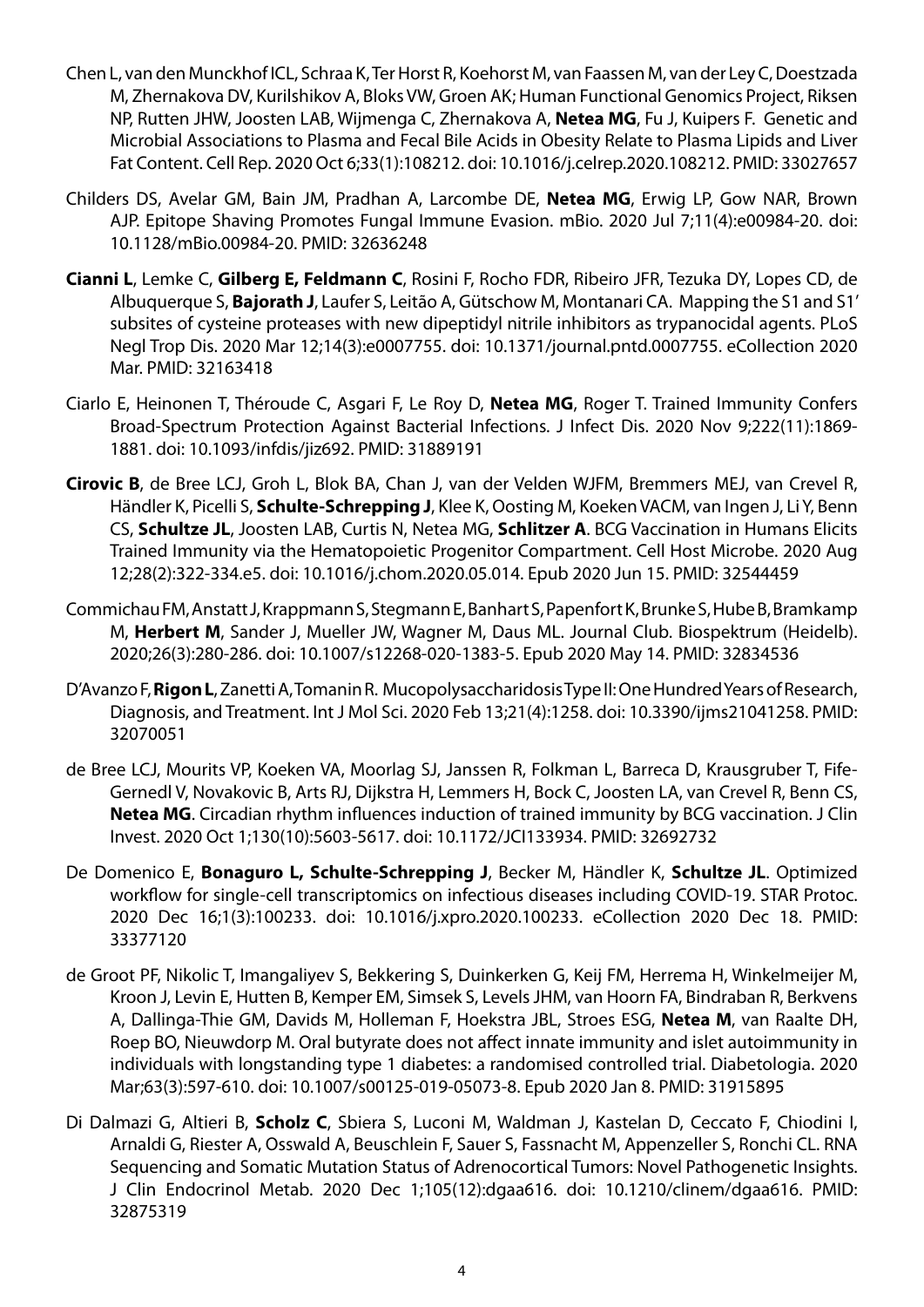- **Diehl KL, Vorac J, Hofmann K, Meiser P, Unterweger I, Kuerschner L, Weighardt H, Förster I, Thiele C**. Kupffer Cells Sense Free Fatty Acids and Regulate Hepatic Lipid Metabolism in High-Fat Diet and Inflammation. Cells. 2020 Oct 8;9(10):2258. doi: 10.3390/cells9102258. PMID: 33050035
- Dimopoulos G, de Mast Q, Markou N, Theodorakopoulou M, Komnos A, Mouktaroudi M, **Netea MG**, Spyridopoulos T, Verheggen RJ, Hoogerwerf J, Lachana A, van de Veerdonk FL, Giamarellos-Bourboulis EJ. Favorable Anakinra Responses in Severe Covid-19 Patients with Secondary Hemophagocytic Lymphohistiocytosis. Cell Host Microbe. 2020 Jul 8;28(1):117-123.e1. doi: 10.1016/j.chom.2020.05.007. Epub 2020 May 14. PMID: 32411313
- Dobon B, Ter Horst R, Laayouni H, Mondal M, Bianco E, Comas D, Ioana M, Bosch E, Bertranpetit J, **Netea MG**. The shaping of immunological responses through natural selection after the Roma Diaspora. Sci Rep. 2020 Sep 30;10(1):16134. doi: 10.1038/s41598-020-73182-1. PMID: 32999407
- Dogbevia G, Grasshoff H, Othman A, **Penno A**, Schwaninger M. Brain endothelial specific gene therapy improves experimental Sandhoff disease. J Cereb Blood Flow Metab. 2020 Jun;40(6):1338-1350. doi: 10.1177/0271678X19865917. Epub 2019 Jul 29. PMID: 31357902
- Domínguez-Andrés J, Fanucchi S, Joosten LAB, Mhlanga MM, **Netea MG**. Advances in understanding molecular regulation of innate immune memory. Curr Opin Cell Biol. 2020 Apr;63:68-75. doi: 10.1016/j.ceb.2019.12.006. Epub 2020 Jan 25. PMID: 31991317
- Domínguez-Andrés J, Eleveld M, Renieris G, Boltje TJ, Mesman RJ, van Niftrik L, Moons SJ, Rettberg P, van der Meer JWM, Giamarellos-Bourboulis EJ, Op den Camp HJM, de Jonge MI, **Netea MG**. Growth on Carbohydrates from Carbonaceous Meteorites Alters the Immunogenicity of Environment-Derived Bacterial Pathogens. Astrobiology. 2020 Nov;20(11):1353-1362. doi: 10.1089/ast.2019.2173. Epub 2020 May 8. PMID: 32391711
- Domínguez-Andrés J, **Netea MG**. The specifics of innate immune memory. Science. 2020 Jun 5;368(6495):1052-1053. doi: 10.1126/science.abc2660. PMID: 32499424
- Domínguez-Andrés J, van Crevel R, Divangahi M, **Netea MG**. Designing the Next Generation of Vaccines: Relevance for Future Pandemics. mBio. 2020 Dec 22;11(6):e02616-20. doi: 10.1128/mBio.02616-20. PMID: 33443120
- Dos Santos JC, Leite Quixabeira VB, Teodoro Silva MV, Damen MSMA, Schraa K, Jaeger M, Oosting M, Keating ST, Dorta ML, Alves Pinto S, Bugalho Duarte F, de Araújo Pereira LI, **Netea MG**, Ribeiro-Dias F, Joosten LAB. Genetic variation in Interleukin-32 influence the immune response against New World Leishmania species and susceptibility to American Tegumentary Leishmaniasis. PLoS Negl Trop Dis. 2020 Feb 5;14(2):e0008029. doi: 10.1371/journal.pntd.0008029. eCollection 2020 Feb. PMID: 32023240
- Drabik A, Ner-Kluza J, Hartman K, **Mayer G**, Silberring J. Changes in Protein Glycosylation as a Result of Aptamer Interactions with Cancer Cells. Proteomics Clin Appl. 2020 Jan;14(1):e1800186. doi: 10.1002/prca.201800186. Epub 2019 Nov 4. PMID: 31550741
- Einwächter H, Heiseke A, **Schlitzer A**, Gasteiger G, Adler H, Voehringer D, Manz MG, Ruzsics Z, Dölken L, Koszinowski UH, Sparwasser T, Reindl W, Jordan S. The Innate Immune Response to Infection Induces Erythropoietin-Dependent Replenishment of the Dendritic Cell Compartment. Front Immunol. 2020 Jul 31;11:1627. doi: 10.3389/fimmu.2020.01627. eCollection 2020. PMID: 32849551
- Fanucchi S, Domínguez-Andrés J, Joosten LAB, **Netea MG**, Mhlanga MM. The Intersection of Epigenetics and Metabolism in Trained Immunity. Immunity. 2021 Jan 12;54(1):32-43. doi: 10.1016/j. immuni.2020.10.011. Epub 2020 Nov 20. PMID: 33220235
- **Feldmann C, Bajorath J.** Biological Activity Profiles of Multitarget Ligands from X-ray Structures. Molecules. 2020 Feb 12;25(4):794. doi: 10.3390/molecules25040794. PMID: 32059498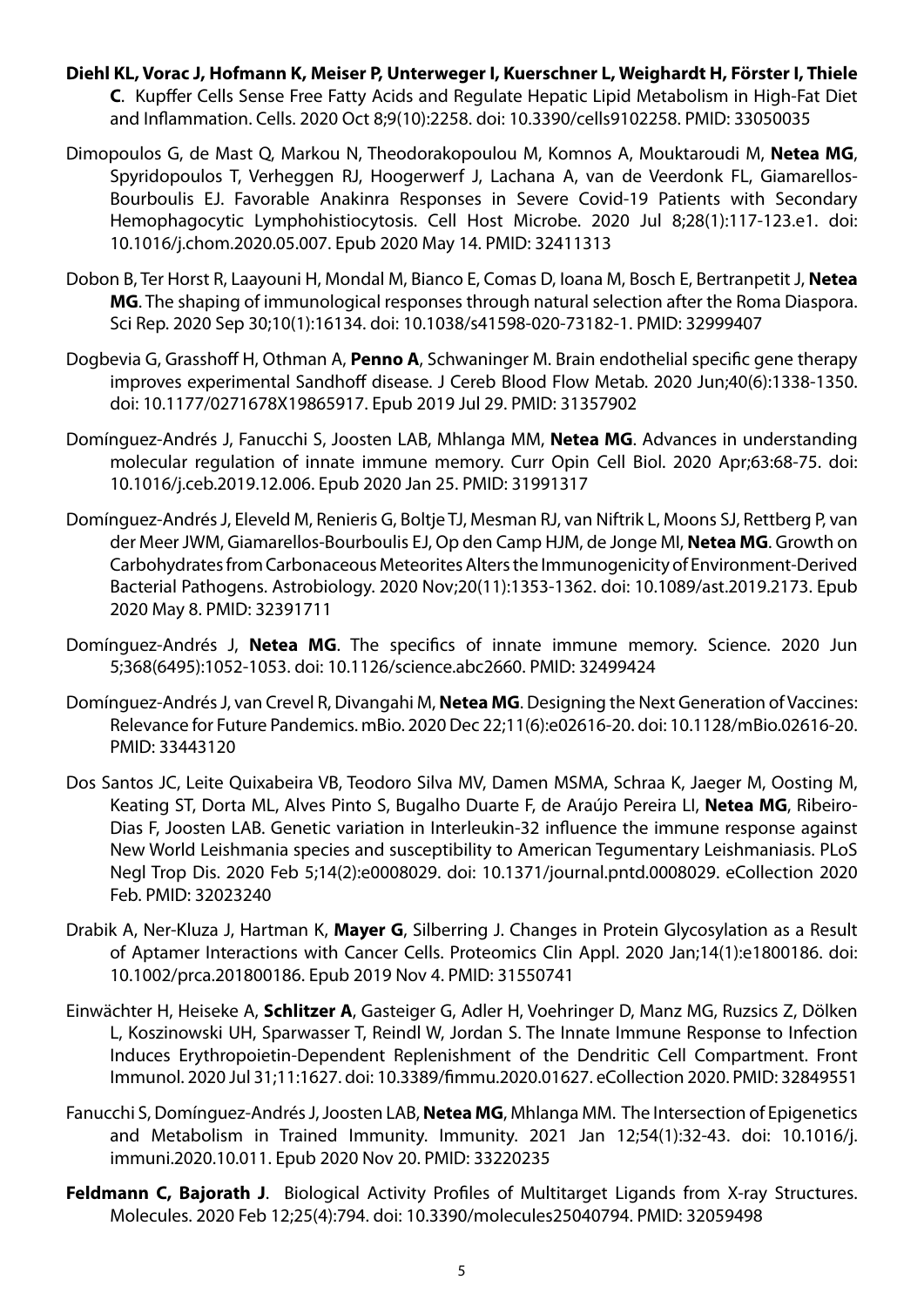- **Feldmann C, Bajorath J**. X-ray Structure-Based Chemoinformatic Analysis Identifies Promiscuous Ligands Binding to Proteins from Different Classes with Varying Shapes. Int J Mol Sci. 2020 May 27;21(11):3782. doi: 10.3390/ijms21113782. PMID: 32471121
- **Feldmann C, Yonchev D, Stumpfe D, Bajorath J**. Systematic Data Analysis and Diagnostic Machine Learning Reveal Differences between Compounds with Single- and Multitarget Activity. Mol Pharm. 2020 Dec 7;17(12):4652-4666. doi: 10.1021/acs.molpharmaceut.0c00901. Epub 2020 Nov 5. PMID: 33151084
- **Feldmann C, Yonchev D, Bajorath J**. Analysis of Biological Screening Compounds with Single- or Multi-Target Activity via Diagnostic Machine Learning. Biomolecules. 2020 Nov 27;10(12):1605. doi: 10.3390/biom10121605. PMID: 33260876 Free PMC article.
- Ferreira Castro A, Baltruschat L, Stürner T, Bahrami A, Jedlicka P, **Tavosanis G**, Cuntz H. Achieving functional neuronal dendrite structure through sequential stochastic growth and retraction. Elife. 2020 Nov 26;9:e60920. doi: 10.7554/eLife.60920. PMID: 33241995
- Ferreira AV, Domiguéz-Andrés J, **Netea MG**. The Role of Cell Metabolism in Innate Immune Memory. J Innate Immun. 2020 Dec 30:1-9. doi: 10.1159/000512280. Online ahead of print. PMID: 33378755
- **Finke J**, Mikuličić S, Loster AL, Gawlitza A, Florin L, **Lang T**. Anatomy of a viral entry platform differentially functionalized by integrins α3 and α6. Sci Rep. 2020 Mar 24;10(1):5356. doi: 10.1038/s41598-020- 62202-9. PMID: 32210347
- **Finke J, Hitschler L**, Boller K, Florin L, **Lang T**. HPV caught in the tetraspanin web? Med Microbiol Immunol. 2020 Aug;209(4):447-459. doi: 10.1007/s00430-020-00683-1. Epub 2020 Jun 13. PMID: 32535702
- Fischer-Riepe L, Daber N, **Schulte-Schrepping J**, Véras De Carvalho BC, Russo A, Pohlen M, Fischer J, Chasan AI, Wolf M, **Ulas T**, Glander S, Schulz C, Skryabin B, Wollbrink Dipl-Ing A, Steingraeber N, Stremmel C, Koehle M, Gärtner F, Vettorazzi S, Holzinger D, Gross J, Rosenbauer F, Stoll M, Niemann S, Tuckermann J, **Schultze JL**, Roth J, Barczyk-Kahlert K. CD163 expression defines specific, IRF8 dependent, immune-modulatory macrophages in the bone marrow. J Allergy Clin Immunol. 2020 Nov;146(5):1137-1151. doi: 10.1016/j.jaci.2020.02.034. Epub 2020 Mar 19. PMID: 32199911
- García-Fernández C, Font-Porterias N, Kučinskas V, Sukarova-Stefanovska E, Pamjav H, Makukh H, Dobon B, Bertranpetit J, **Netea MG**, Calafell F, Comas D. Sex-biased patterns shaped the genetic history of Roma. Sci Rep. 2020 Sep 2;10(1):14464. doi: 10.1038/s41598-020-71066-y. PMID: 32879340
- García-Fernández C, Font-Porterias N, Kučinskas V, Sukarova-Stefanovska E, Pamjav H, Makukh H, Dobon B, Bertranpetit J, **Netea MG**, Calafell F, Comas D. Author Correction: Sex-biased patterns shaped the genetic history of Roma. Sci Rep. 2020 Oct 20;10(1):18142. doi: 10.1038/s41598-020-75277-1. PMID: 33077820
- Genzel L, Adan R, Berns A, van den Beucken JJJP, Blokland A, Boddeke EHWGM, Bogers WM, Bontrop R, Bulthuis R, Bousema T, Clevers H, Coenen TCJJ, van Dam AM, Deen PMT, van Dijk KW, Eggen BJL, Elgersma Y, Erdogan I, Englitz B, Fentener van Vlissingen JM, la Fleur S, Fouchier R, Fitzsimons CP, Frieling W, Haagmans B, Heesters BA, Henckens MJAG, Herfst S, Hol E, van den Hove D, de Jonge MI, Jonkers J, Joosten LAB, Kalsbeek A, Kamermans M, Kampinga HH, Kas MJ, Keijer JA, Kersten S, Kiliaan AJ, Kooij TWA, Kooijman S, Koopman WJH, Korosi A, Krugers HJ, Kuiken T, Kushner SA, Langermans JAM, Lesscher HMB, Lucassen PJ, Lutgens E, **Netea MG**, Noldus LPJJ, van der Meer JWM, Meye FJ, Mul JD, van Oers K, Olivier JDA, Pasterkamp RJ, Philippens IHCHM, Prickaerts J, Pollux BJA, Rensen PCN, van Rheenen J, van Rij RP, Ritsma L, Rockx BHG, Roozendaal B, van Schothorst EM, Stittelaar K, Stockhofe N, Swaab DF, de Swart RL, Vanderschuren LJMJ, de Vries TJ, de Vrij F, van Wezel R, Wierenga CJ, Wiesmann M, Willuhn I, de Zeeuw CI, Homberg JR. How the COVID-19 pandemic highlights the necessity of animal research. Curr Biol. 2020 Sep 21;30(18):R1014-R1018. doi: 10.1016/j.cub.2020.08.030. Epub 2020 Aug 10. PMID: 32961149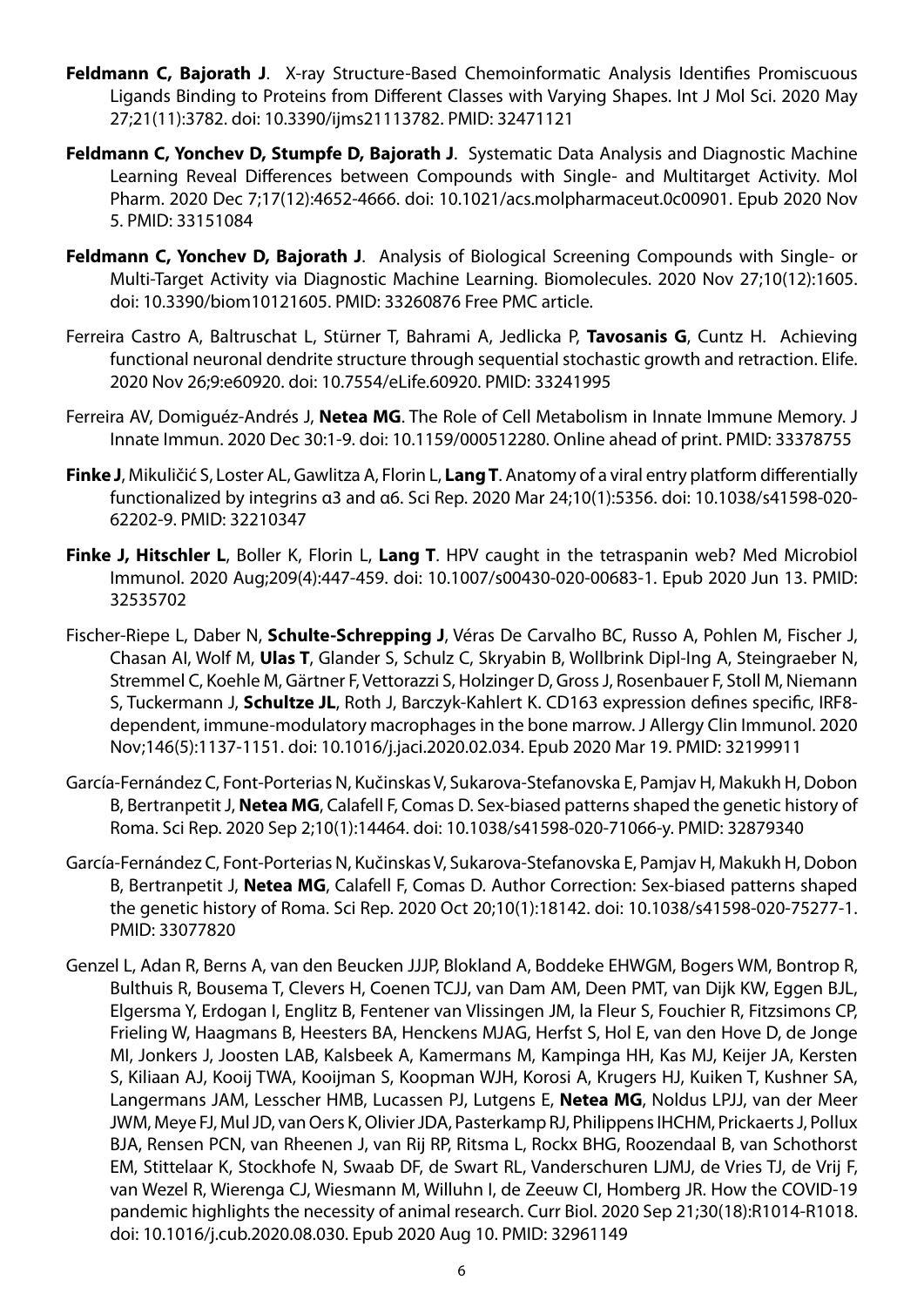- Giamarellos-Bourboulis EJ, Tsilika M, Moorlag S, Antonakos N, Kotsaki A, Domínguez-Andrés J, Kyriazopoulou E, Gkavogianni T, Adami ME, Damoraki G, Koufargyris P, Karageorgos A, Bolanou A, Koenen H, van Crevel R, Droggiti DI, Renieris G, Papadopoulos A, **Netea MG**. Activate: Randomized Clinical Trial of BCG Vaccination against Infection in the Elderly. Cell. 2020 Sep 1. pii: S0092-8674(20)31139- 9. doi: 10.1016/j.cell.2020.08.051. [Epub ahead of print] PMID: 32941801
- Giamarellos-Bourboulis EJ, **Netea MG**, Rovina N, Akinosoglou K, Antoniadou A, Antonakos N, Damoraki G, Gkavogianni T, Adami ME, Katsaounou P, Ntaganou M, Kyriakopoulou M, Dimopoulos G, Koutsodimitropoulos I, Velissaris D, Koufargyris P, Karageorgos A, Katrini K, Lekakis V, Lupse M, Kotsaki A, Renieris G, Theodoulou D, Panou V, Koukaki E, Koulouris N, Gogos C, Koutsoukou A. Complex Immune Dysregulation in COVID-19 Patients with Severe Respiratory Failure. Cell Host Microbe. 2020 Jun 10;27(6):992-1000.e3. doi: 10.1016/j.chom.2020.04.009. Epub 2020 Apr 21. PMID: 32320677
- Gonçalves SM, Duarte-Oliveira C, Campos CF, Aimanianda V, Ter Horst R, Leite L, Mercier T, Pereira P, Fernández-García M, Antunes D, Rodrigues CS, Barbosa-Matos C, Gaifem J, Mesquita I, Marques A, Osório NS, Torrado E, Rodrigues F, Costa S, Joosten LA, Lagrou K, Maertens J, Lacerda JF, Campos A Jr, Brown GD, Brakhage AA, Barbas C, Silvestre R, van de Veerdonk FL, Chamilos G, **Netea MG**, Latgé JP, Cunha C, Carvalho A. Phagosomal removal of fungal melanin reprograms macrophage metabolism to promote antifungal immunity. Nat Commun. 2020 May 8;11(1):2282. doi: 10.1038/ s41467-020-16120-z. PMID: 32385235
- **González-Medina M, Miljković F**, Haase GS, Drueckes P, Trappe J, Laufer S, **Bajorath J**. Promiscuity analysis of a kinase panel screen with designated p38 alpha inhibitors. Eur J Med Chem. 2020 Feb 1;187:112004. doi: 10.1016/j.ejmech.2019.112004. Epub 2019 Dec 20. PMID: 31881458
- Grondman I, Pirvu A, Riza A, Ioana M, **Netea MG**. Biomarkers of inflammation and the etiology of sepsis. Biochem Soc Trans. 2020 Feb 28;48(1):1-14. doi: 10.1042/BST20190029. PMID: 32049312
- Gutierrez E, Lütjohann D, Kerksiek A, Fabiano M, Oikawa N, **Kuerschner L, Thiele C**, Walter J. Importance of γ-secretase in the regulation of liver X receptor and cellular lipid metabolism. Life Sci Alliance. 2020 Apr 30;3(6):e201900521. doi: 10.26508/lsa.201900521. Print 2020 Jun. PMID: 32354700
- **Hagen-Euteneuer N, Alam S, Rindsfuesser H**, Meyer Zu Heringdorf D, **van Echten-Deckert G**. S1P-lyase deficiency uncouples ganglioside formation - Potential contribution to tumorigenic capacity. Biochim Biophys Acta Mol Cell Biol Lipids. 2020 Aug;1865(8):158708. doi: 10.1016/j. bbalip.2020.158708. Epub 2020 Apr 10. PMID: 32283310
- Hamedani NS, Müller J, **Tolle F**, Rühl H, Pezeshkpoor B, Liphardt K, Oldenburg J, **Mayer G**, Pötzsch B. Selective Modulation of the Protease Activated Protein C Using Exosite Inhibiting Aptamers. Nucleic Acid Ther. 2020 Oct;30(5):276-288. doi: 10.1089/nat.2020.0844. Epub 2020 Jun 2. PMID: 32486960
- Hoersting AK, **Schmucker D**. Axonal branch patterning and neuronal shape diversity: roles in developmental circuit assembly: Axonal branch patterning and neuronal shape diversity in developmental circuit assembly. Curr Opin Neurobiol. 2020 Nov 21;66:158-165. doi: 10.1016/j. conb.2020.10.019. Online ahead of print. PMID: 33232861
- Holz LE, Chua YC, de Menezes MN, Anderson RJ, Draper SL, Compton BJ, Chan STS, Mathew J, Li J, Kedzierski L, Wang Z, Beattie L, **Enders MH**, Ghilas S, May R, Steiner TM, Lange J, Fernandez-Ruiz D, Valencia-Hernandez AM, Osmond TL, Farrand KJ, Seneviratna R, Almeida CF, Tullett KM, Bertolino P, Bowen DG, Cozijnsen A, Mollard V, McFadden GI, Caminschi I, Lahoud MH, Kedzierska K, Turner SJ, Godfrey DI, Hermans IF, Painter GF, Heath WR. Glycolipid-peptide vaccination induces liver-resident memory CD8+ T cells that protect against rodent malaria. Sci Immunol. 2020 Jun 26;5(48):eaaz8035. doi: 10.1126/sciimmunol.aaz8035. PMID: 32591409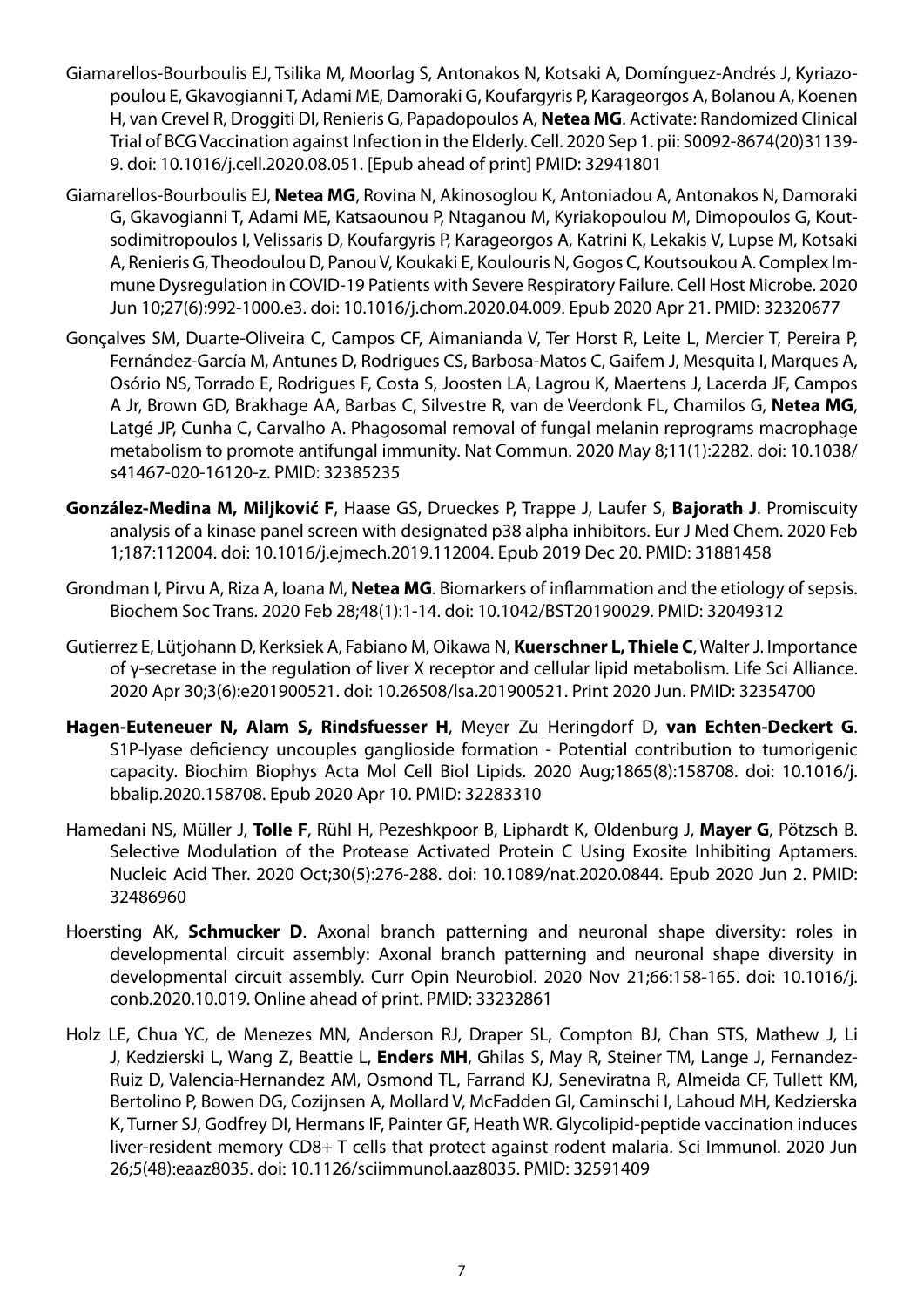- Hornung T, O'Neill HA, Logie SC, Fowler KM, Duncan JE, Rosenow M, Bondre AS, Tinder T, Maher V, Zarkovic J, Zhong Z, Richards MN, Wei X, Miglarese MR, **Mayer G, Famulok M**, Spetzler D. ADAPT identifies an ESCRT complex composition that discriminates VCaP from LNCaP prostate cancer cell exosomes. Nucleic Acids Res. 2020 May 7;48(8):4013-4027. doi: 10.1093/nar/gkaa034. PMID: 31989173
- **Hu H, Bajorath J**. Exploring structure-promiscuity relationships using dual-site promiscuity cliffs and corresponding single-site analogs. Bioorg Med Chem. 2020 Jan 1;28(1):115238. doi: 10.1016/j. bmc.2019.115238. Epub 2019 Nov 30. PMID: 31818631
- **Hu H, Bajorath J**. Systematic Exploration of Activity Cliffs Containing Privileged Substructures. Mol Pharm. 2020 Mar 2;17(3):979-989. doi: 10.1021/acs.molpharmaceut.9b01236. Epub 2020 Feb 3. PMID: 31978299
- **Hu H, Bajorath J**. Simplified activity cliff network representations with high interpretability and immediate access to SAR information. J Comput Aided Mol Des. 2020 Sep;34(9):943-952. doi: 10.1007/s10822-020-00319-9. Epub 2020 Jun 5. PMID: 32500478
- **Hu H, Bajorath J**. Increasing the public activity cliff knowledge base with new categories of activity cliffs. Future Sci OA. 2020 Apr 15;6(5):FSO472. doi: 10.2144/fsoa-2020-0020. PMID: 32518687
- **Hu H, Bajorath J**. Evidence for the presence of core structure-dependent activity cliffs. Future Med Chem. 2020 Aug;12(16):1451-1455. doi: 10.4155/fmc-2020-0157. Epub 2020 Jul 8. PMID: 32638617
- **Hu H, Bajorath J**. Activity cliffs produced by single-atom modification of active compounds: Systematic identification and rationalization based on X-ray structures. Eur J Med Chem. 2020 Dec 1;207:112846. doi: 10.1016/j.ejmech.2020.112846. Epub 2020 Sep 16. PMID: 32977219
- **Hu H, Bajorath J**. Data set of activity cliffs with single-atom modification and associated X-ray structure information for medicinal and computational chemistry applications. Data Brief. 2020 Oct 1;33:106364. doi: 10.1016/j.dib.2020.106364. eCollection 2020 Dec. PMID: 33088875
- **Hu H, Bajorath J**. Introducing a new category of activity cliffs combining different compound similarity criteria. RSC Med Chem. 2020 Jan 7;11(1):132-141. doi: 10.1039/c9md00463g. eCollection 2020 Jan 1. PMID: 33479613
- Imran S, Neeland MR, Shepherd R, Messina N, Perrett KP, **Netea MG**, Curtis N, Saffery R, Novakovic B. A Potential Role for Epigenetically Mediated Trained Immunity in Food Allergy. iScience. 2020 Jun 26;23(6):101171. doi: 10.1016/j.isci.2020.101171. Epub 2020 May 17. PMID: 32480123
- Imura E, Shimada-Niwa Y, Nishimura T, **Hückesfeld S, Schlegel P**, Ohhara Y, Kondo S, Tanimoto H, Cardona A, **Pankratz MJ**, Niwa R. The Corazonin-PTTH Neuronal Axis Controls Systemic Body Growth by Regulating Basal Ecdysteroid Biosynthesis in Drosophila melanogaster. Curr Biol. 2020 Jun 8;30(11):2156-2165.e5. doi: 10.1016/j.cub.2020.03.050. Epub 2020 May 7. PMID: 32386525
- **Iqbal J, Vogt M, Bajorath J**. Computational Method for Quantitative Comparison of Activity Landscapes on the Basis of Image Data. Molecules. 2020 Aug 29;25(17):3952. doi: 10.3390/molecules25173952. PMID: 32872506
- **Iqbal J, Vogt M, Bajorath J**. Quantitative Comparison of Three-Dimensional Activity Landscapes of Compound Data Sets Based upon Topological Features. ACS Omega. 2020 Sep 10;5(37):24111- 24117. doi: 10.1021/acsomega.0c03659. eCollection 2020 Sep 22. PMID: 32984733 Free PMC article.
- **Iqbal J, Vogt M, Bajorath J**. Activity landscape image analysis using convolutional neural networks. J Cheminform. 2020 May 18;12(1):34. doi: 10.1186/s13321-020-00436-5. PMID: 33431003 Free PMC article.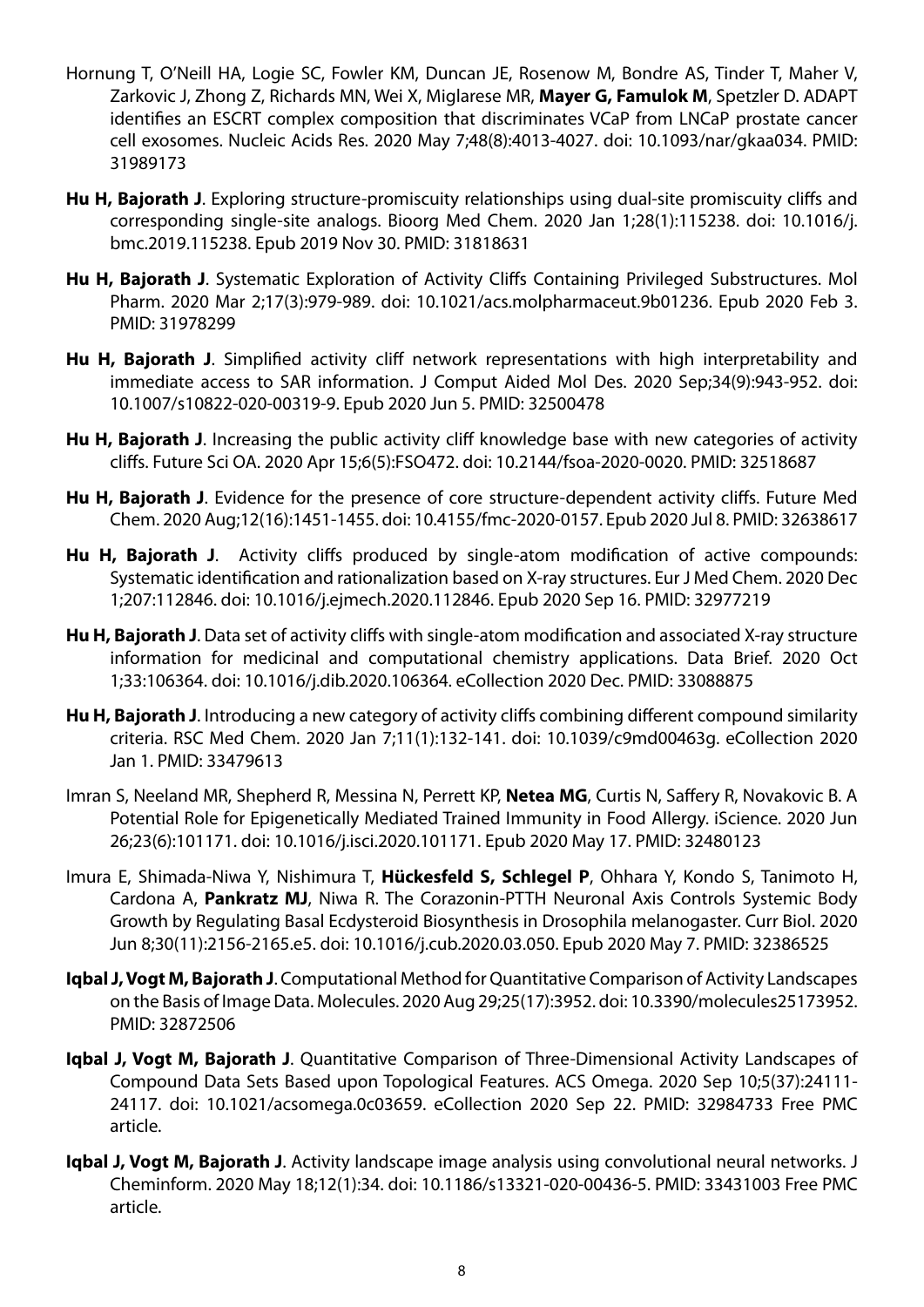- Kaiser F, Hartweg J, Jansky S, Pelusi N, Kubaczka C, Sharma N, **Nitsche D**, Langkabel J, Schorle H. Persistent Human KIT Receptor Signaling Disposes Murine Placenta to Premature Differentiation Resulting in Severely Disrupted Placental Structure and Functionality. Int J Mol Sci. 2020 Jul 31;21(15):5503. doi: 10.3390/ijms21155503. PMID: 32752102
- Kalafati L, Kourtzelis I, Schulte-Schrepping J, Li X, Hatzioannou A, Grinenko T, Hagag E, Sinha A, Has C, Dietz S, de Jesus Domingues AM, Nati M, Sormendi S, Neuwirth A, Chatzigeorgiou A, Ziogas A, Lesche M, Dahl A, Henry I, Subramanian P, Wielockx B, Murray P, Mirtschink P, Chung KJ, **Schultze JL, Netea MG**, Hajishengallis G, Verginis P, Mitroulis I, Chavakis T. Innate Immune Training of Granulopoiesis Promotes Anti-tumor Activity. Cell. 2020 Oct 29;183(3):771-785.e12. doi: 10.1016/j. cell.2020.09.058. PMID: 33125892
- Kannambath S, Jarvis JN, Wake RM, Longley N, Loyse A, Matzaraki V, Aguirre-Gamboa R, Wijmenga C, Doyle R, Paximadis M, Tiemessen CT, Kumar V, Pittman A, Meintjes G, Harrison TS, **Netea MG**, Bicanic T. Genome-Wide Association Study Identifies Novel Colony Stimulating Factor 1 Locus Conferring Susceptibility to Cryptococcosis in Human Immunodeficiency Virus-Infected South Africans. Open Forum Infect Dis. 2020 Oct 16;7(11):ofaa489. doi: 10.1093/ofid/ofaa489. eCollection 2020 Nov. PMID: 33269293
- Karagiannis F, Masouleh SK, **Wunderling K**, Surendar J, Schmitt V, Kazakov A, Michla M, Hölzel M, Thiele C, Wilhelm C. Lipid-Droplet Formation Drives Pathogenic Group 2 Innate Lymphoid Cells in Airway Inflammation. Immunity. 2020 Apr 14;52(4):620-634.e6. doi: 10.1016/j.immuni.2020.03.003. Epub 2020 Apr 7. PMID: 32268121
- Keating ST, Groh L, van der Heijden CDCC, Rodriguez H, Dos Santos JC, Fanucchi S, Okabe J, Kaipananickal H, van Puffelen JH, Helder L, Noz MP, Matzaraki V, Li Y, de Bree LCJ, Koeken VACM, Moorlag SJCFM, Mourits VP, Domínguez-Andrés J, Oosting M, Bulthuis EP, Koopman WJH, Mhlanga M, El-Osta A, Joosten LAB, **Netea MG**, Riksen NP. The Set7 Lysine Methyltransferase Regulates Plasticity in Oxidative Phosphorylation Necessary for Trained Immunity Induced by β-Glucan. Cell Rep. 2020 Apr 21;31(3):107548. doi: 10.1016/j.celrep.2020.107548. PMID: 32320649
- Keating ST, Groh L, Thiem K, Bekkering S, Li Y, Matzaraki V, van der Heijden CDCC, van Puffelen JH, Lachmandas E, Jansen T, Oosting M, de Bree LCJ, Koeken VACM, Moorlag SJCFM, Mourits VP, van Diepen J, Strienstra R, Novakovic B, Stunnenberg HG, van Crevel R, Joosten LAB, **Netea MG**, Riksen NP. Rewiring of glucose metabolism defines trained immunity induced by oxidized low-density lipoprotein. J Mol Med (Berl). 2020 Jun;98(6):819-831. doi: 10.1007/s00109-020-01915-w. Epub 2020 Apr 30. PMID: 32350546
- Keating ST, Groh L, Thiem K, Bekkering S, Li Y, Matzaraki V, van der Heijden CDCC, van Puffelen JH, Lachmandas E, Jansen T, Oosting M, de Bree LCJ, Koeken VACM, Moorlag SJCFM, Mourits VP, van Diepen J, Stienstra R, Novakovic B, Stunnenberg HG, van Crevel R, Joosten LAB, **Netea MG**, Riksen NP. Correction to: Rewiring of glucose metabolism defines trained immunity induced by oxidized low-density lipoprotein. J Mol Med (Berl). 2020 Jul;98(7):1051. doi: 10.1007/s00109-020-01939-2. PMID: 32529344
- Klück V, van Deuren RC, Cavalli G, Shaukat A, Arts P, Cleophas MC, Crișan TO, Tausche AK, Riches P, Dalbeth N, Stamp LK, Hindmarsh JH, Jansen TLTA, Janssen M, Steehouwer M, Lelieveld S, van de Vorst M, Gilissen C, Dagna L, Van de Veerdonk FL, Eisenmesser EZ, Kim S, Merriman TR, Hoischen A, **Netea MG**, Dinarello CA, Joosten LA. Rare genetic variants in interleukin-37 link this anti-inflammatory cytokine to the pathogenesis and treatment of gout. Ann Rheum Dis. 2020 Apr;79(4):536-544. doi: 10.1136/annrheumdis-2019-216233. Epub 2020 Feb 29. PMID: 32114511
- Koeken VACM, van der Pasch ES, Leijte GP, Mourits VP, de Bree LCJ, Moorlag SJCFM, Budnick I, Idh N, Lerm M, Kox M, van Laarhoven A, **Netea MG**, van Crevel R. The effect of BCG vaccination on alveolar macrophages obtained from induced sputum from healthy volunteers. Cytokine. 2020 Sep;133:155135. doi: 10.1016/j.cyto.2020.155135. Epub 2020 Jun 10. PMID: 32534356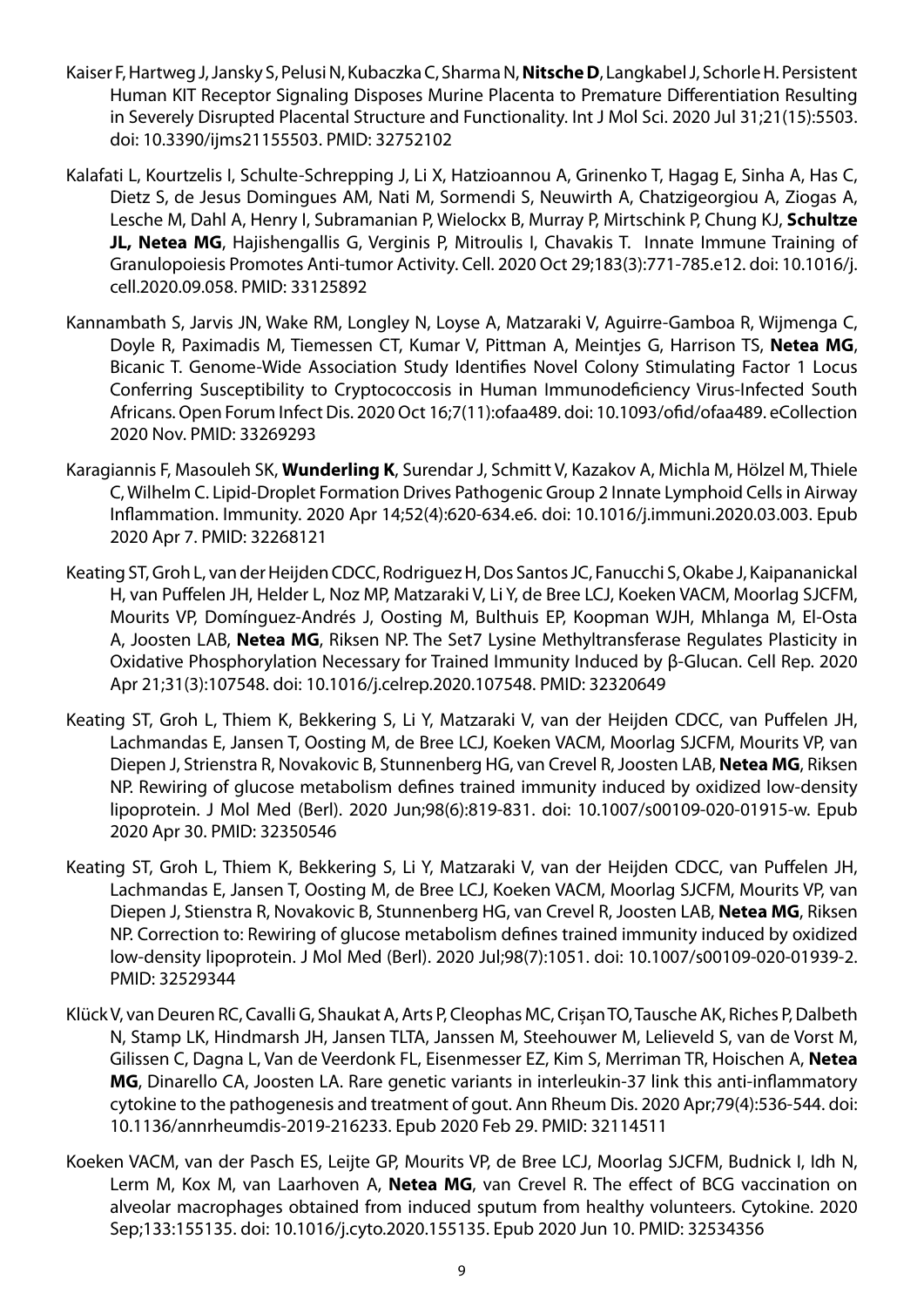- Koeken VACM, Ganiem AR, Dian S, Ruslami R, Chaidir L, **Netea MG**, Kumar V, Alisjahbana B, van Crevel R, van Laarhoven A. Cerebrospinal fluid IL-1β is elevated in tuberculous meningitis patients but not associated with mortality. Tuberculosis (Edinb). 2020 Nov 11;126:102019. doi: 10.1016/j. tube.2020.102019. Online ahead of print. PMID: 33202351
- Koeken VA, de Bree LCJ, Mourits VP, Moorlag SJ, Walk J, Cirovic B, Arts RJ, Jaeger M, Dijkstra H, Lemmers H, Joosten LA, Benn CS, van Crevel R, **Netea MG**. BCG vaccination in humans inhibits systemic inflammation in a sex-dependent manner. J Clin Invest. 2020 Oct 1;130(10):5591-5602. doi: 10.1172/JCI133935. PMID: 32692728 Free PMC article.
- Kooistra EJ, Waalders NJB, Grondman I, Janssen NAF, de Nooijer AH, **Netea MG**, van de Veerdonk FL, Ewalds E, van der Hoeven JG, Kox M, Pickkers P; RCI-COVID-19 Study Group. Anakinra treatment in critically ill COVID-19 patients: a prospective cohort study. Crit Care. 2020 Dec 10;24(1):688. doi: 10.1186/s13054-020-03364-w. PMID: 33302991
- Kopf A, Renkawitz J, Hauschild R, Girkontaite I, Tedford K, Merrin J, Thorn-Seshold O, Trauner D, Häcker H, Fischer KD, **Kiermaier E**, Sixt M. Microtubules control cellular shape and coherence in amoeboid migrating cells. J Cell Biol. 2020 Jun 1;219(6):e201907154. doi: 10.1083/jcb.201907154. PMID: 32379884
- Kottmeier R, Bittern J, **Schoofs A**, Scheiwe F, Matzat T, **Pankratz M**, Klämbt C. Wrapping glia regulates neuronal signaling speed and precision in the peripheral nervous system of Drosophila. Nat Commun. 2020 Sep 8;11(1):4491. doi: 10.1038/s41467-020-18291-1. PMID: 32901033 Free PMC article.
- Krebs CF, **Schlitzer A**, Kurts C. Drawing a single-cell landscape of the human kidney in (pseudo)-space and time. Kidney Int. 2020 May;97(5):842-844. doi: 10.1016/j.kint.2020.01.011. PMID: 32331591
- **Lang T, Hochheimer N**. Tetraspanins. Curr Biol. 2020 Mar 9;30(5):R204-R206. doi: 10.1016/j. cub.2020.01.007. PMID: 32155418
- **Laufkötter O**, Laufer S, **Bajorath J**. Identifying representative kinases for inhibitor evaluation via systematic analysis of compound-based target relationships. Eur J Med Chem. 2020 Oct 15;204:112641. doi: 10.1016/j.ejmech.2020.112641. Epub 2020 Jul 18. PMID: 32745818
- **Laufkötter O**, Laufer S, **Bajorath J**. Kinase inhibitor data set for systematic analysis of representative kinases across the human kinome. Data Brief. 2020 Aug 15;32:106189. doi: 10.1016/j. dib.2020.106189. eCollection 2020 Oct. PMID: 32904416
- Lauterbach MA, **Saavedra V**, Mangan MSJ, **Penno A, Thiele C**, Latz E, **Kuerschner L**. 1-Deoxysphingolipids cause autophagosome and lysosome accumulation and trigger NLRP3 inflammasome activation. Autophagy. 2020 Aug 24:1-15. doi: 10.1080/15548627.2020.1804677. Online ahead of print. PMID: 32835606
- Liepelt A, Hohlstein P, Gussen H, **Xue J, Aschenbrenner AC, Ulas T**, Buendgens L, Warzecha KT, Bartneck M, Luedde T, Trautwein C, **Schultze JL**, Koch A, Tacke F. Differential Gene Expression in Circulating CD14+ Monocytes Indicates the Prognosis of Critically Ill Patients with Sepsis. J Clin Med. 2020 Jan 2;9(1):127. doi: 10.3390/jcm9010127. PMID: 31906585
- Lindqvist R, Rosendal E, **Weber E**, Asghar N, Schreier S, Lenman A, Johansson M, Dobler G, Bestehorn M, Kröger A, Överby AK. The envelope protein of tick-borne encephalitis virus influences neuron entry, pathogenicity, and vaccine protection. J Neuroinflammation. 2020 Sep 28;17(1):284. doi: 10.1186/s12974-020-01943-w. PMID: 32988388
- López-López E, **Bajorath J**, Medina-Franco JL. Informatics for Chemistry, Biology, and Biomedical Sciences. J Chem Inf Model. 2021 Jan 25;61(1):26-35. doi: 10.1021/acs.jcim.0c01301. Epub 2020 Dec 31. PMID: 33382611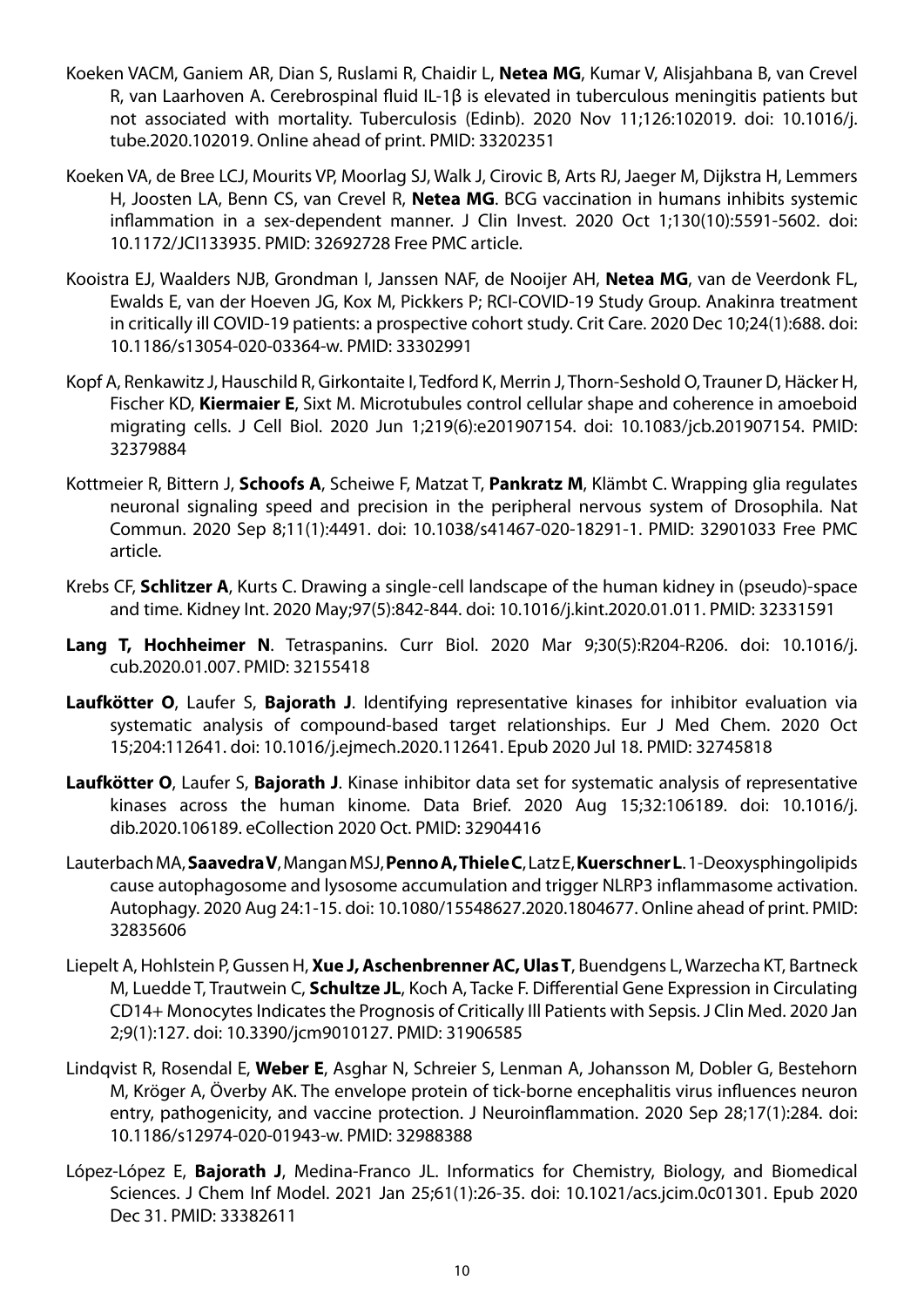- **Ma Y, Centola M, Keppner D, Famulok M**. Interlocked DNA Nanojoints for Reversible Thermal Sensing. Angew Chem Int Ed Engl. 2020 Jul 20;59(30):12455-12459. doi: 10.1002/anie.202003991. Epub 2020 Jul 1. PMID: 32567796
- Madsen AMR, Schaltz-Buchholzer F, Benfield T, Bjerregaard-Andersen M, Dalgaard LS, Dam C, Ditlev SB, Faizi G, Johansen IS, Kofoed PE, Kristensen GS, Loekkegaard ECL, Mogensen CB, Mohamed L, Ostenfeld A, Oedegaard ES, Soerensen MK, Wejse C, Jensen AKG, Nielsen S, Krause TG, **Netea MG**, Aaby P, Benn CS. Using BCG vaccine to enhance non-specific protection of health care workers during the COVID-19 pandemic: A structured summary of a study protocol for a randomised controlled trial in Denmark. Trials. 2020 Sep 17;21(1):799. doi: 10.1186/s13063-020-04714-3. PMID: 32943115
- Maggiora G, Medina-Franco JL, **Iqbal J, Vogt M, Bajorath J**. From Qualitative to Quantitative Analysis of Activity and Property Landscapes. J Chem Inf Model. 2020 Dec 28;60(12):5873-5880. doi: 10.1021/ acs.jcim.0c01249. Epub 2020 Nov 18. PMID: 33205984
- Mantovani A, **Netea MG**. Trained Innate Immunity, Epigenetics, and Covid-19. N Engl J Med. 2020 Sep 10;383(11):1078-1080. doi: 10.1056/NEJMcibr2011679. PMID: 32905684
- Manuel Sánchez-Maldonado J, Martínez-Bueno M, Canhão H, Ter Horst R, Muñoz-Peña S, Moñiz-Díez A, Rodríguez-Ramos A, Escudero A, Sorensen SB, Hetland ML, Ferrer MA, Glintborg B, Filipescu I, Pérez-Pampin E, Conesa-Zamora P, García A, den Broeder A, De Vita S, Hove Jacobsen SE, Collantes E, Quartuccio L, **Netea MG**, Li Y, Fonseca JE, Jurado M, López-Nevot MÁ, Coenen MJH, Andersen V, Cáliz R, Sainz J. NFKB2 polymorphisms associate with the risk of developing rheumatoid arthritis and response to TNF inhibitors: Results from the REPAIR consortium. Sci Rep. 2020 Mar 9;10(1):4316. doi: 10.1038/s41598-020-61331-5. PMID: 32152480
- **Mayer G, Legen T, Patwari T, Weber AM**. Hunting Cells for Gentle Liberation. Cell Chem Biol. 2020 Mar 19;27(3):257-258. doi: 10.1016/j.chembiol.2020.02.006. PMID: 32200913
- **Mayer G, Renzl C, Kakoti A**. Aptamer-mediated reversible transactivation of gene expression by light. Angew Chem Int Ed Engl. 2020 Aug 31. doi: 10.1002/anie.202009240. [Epub ahead of print] Pub-Med PMID: 32865316.
- Melaiu O, Macauda A, Sainz J, Calvetti D, Facioni MS, Maccari G, Ter Horst R, **Netea MG**, Li Y, Grząśko N, Moreno V, Jurczyszyn A, Jerez A, Watek M, Varkonyi J, Garcia-Sanz R, Kruszewski M, Dudziński M, Kadar K, Jacobsen SEH, Mazur G, Andersen V, Rybicka M, Zawirska D, Raźny M, Zaucha JM, Ostrovsky O, Iskierka-Jazdzewska E, Reis RM, Stępień A, Beider K, Nagler A, Druzd-Sitek A, Marques H, Martìnez-Lopez J, Lesueur F, Avet-Loiseau H, Vangsted AJ, Krawczyk-Kulis M, Butrym A, Jamroziak K, Dumontet C, Vogel U, Rymko M, Pelosini M, Subocz E, Szombath G, Sarasquete ME, Silvestri R, Morani F, Landi S, Campa D, Canzian F, Gemignani F. Common gene variants within 3'-untranslated regions as modulators of multiple myeloma risk and survival. Int J Cancer. 2020 Nov 5. doi: 10.1002/ ijc.33377. Online ahead of print. PMID: 33152124
- Merches K, Schiavi A, **Weighardt H**, Steinwachs S, Teichweyde N, Förster I, Hochrath K, Schumak B, Ventura N, Petzsch P, Köhrer K, Esser C. AHR Signaling Dampens Inflammatory Signature in Neonatal Skin γδ T Cells. Int J Mol Sci. 2020 Mar 24;21(6):2249. doi: 10.3390/ijms21062249. PMID: 32213963
- Messina NL, **Netea MG**, Curtis N. The impact of human single nucleotide polymorphisms on Bacillus Calmette-Guérin responses. Vaccine. 2020 Sep 11;38(40):6224-6235. doi: 10.1016/j. vaccine.2020.07.032. Epub 2020 Aug 18. PMID: 32826104
- **Miljković F, Rodríguez-Pérez R, Bajorath J**. Machine Learning Models for Accurate Prediction of Kinase Inhibitors with Different Binding Modes. J Med Chem. 2020 Aug 27;63(16):8738-8748. doi: 10.1021/acs.jmedchem.9b00867. Epub 2019 Aug 30. PMID: 31469557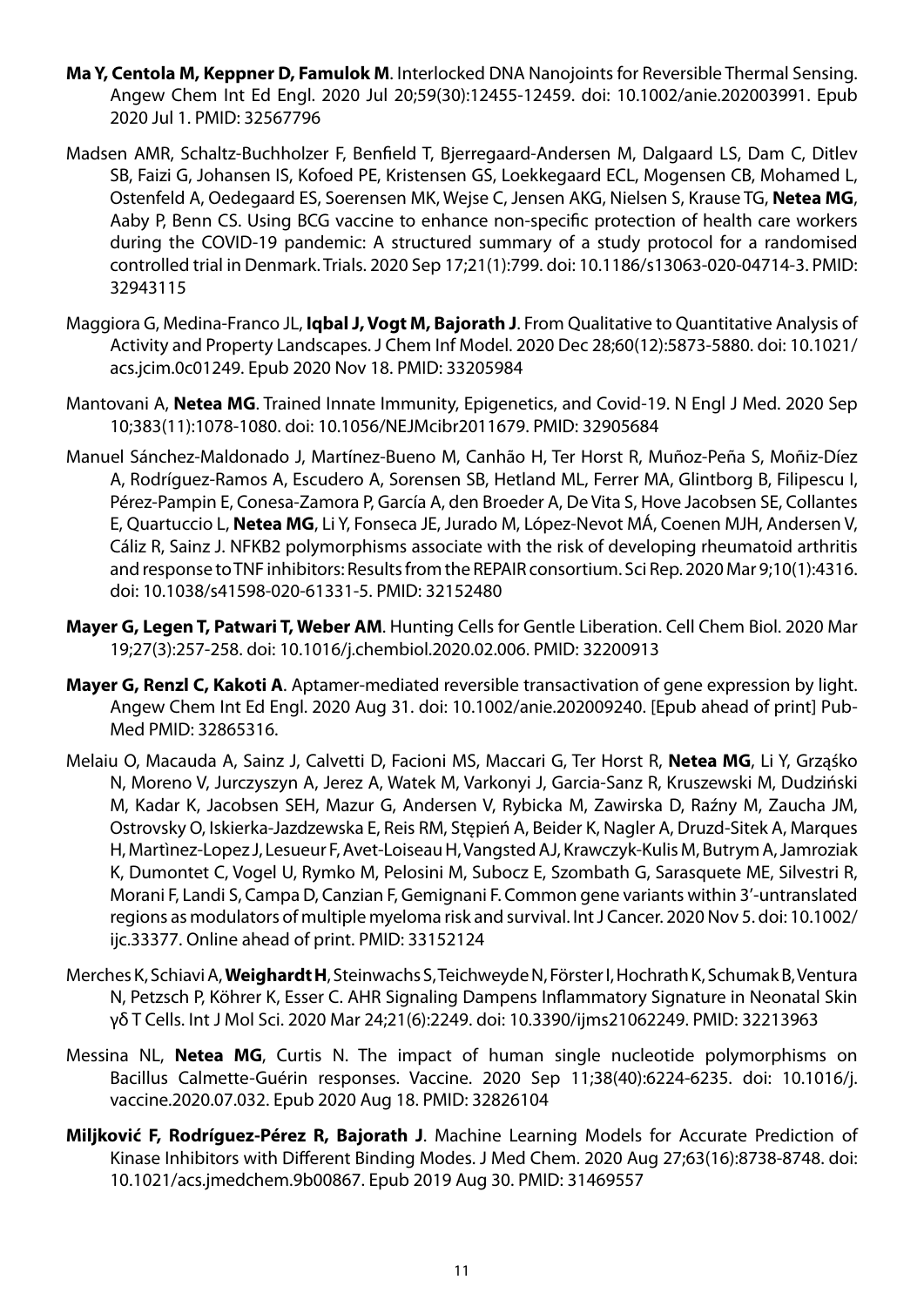- **Miljković F, Bajorath J**. Data structures for computational compound promiscuity analysis and exemplary applications to inhibitors of the human kinome. J Comput Aided Mol Des. 2020 Jan;34(1):1-10. doi: 10.1007/s10822-019-00266-0. Epub 2019 Dec 2. PMID: 31792884
- **Miroschnikow A, Schlegel P, Pankratz MJ**. Making Feeding Decisions in the Drosophila Nervous System. Curr Biol. 2020 Jul 20;30(14):R831-R840. doi: 10.1016/j.cub.2020.06.036. PMID: 32693083
- Moorlag SJCFM, Khan N, Novakovic B, Kaufmann E, Jansen T, van Crevel R, Divangahi M, **Netea MG**. β-Glucan Induces Protective Trained Immunity against Mycobacterium tuberculosis Infection: A Key Role for IL-1. Cell Rep. 2020 May 19;31(7):107634. doi: 10.1016/j.celrep.2020.107634. PMID: 32433977
- Moorlag SJCFM, van Deuren RC, van Werkhoven CH, Jaeger M, Debisarun P, Taks E, Mourits VP, Koeken VACM, de Bree LCJ, Ten Doesschate T, Cleophas MC, Smeekens S, Oosting M, van de Veerdonk FL, Joosten LAB, Ten Oever J, van der Meer JWM, Curtis N, Aaby P, Stabell-Benn C, Giamarellos-Bourboulis EJ, Bonten M, van Crevel R, **Netea MG**. Safety and COVID-19 Symptoms in Individuals Recently Vaccinated with BCG: a Retrospective Cohort Study. Cell Rep Med. 2020 Aug 25;1(5):100073. doi: 10.1016/j.xcrm.2020.100073. Epub 2020 Aug 5. PMID: 32838341
- Moorlag SJCFM, Rodriguez-Rosales YA, Gillard J, Fanucchi S, Theunissen K, Novakovic B, de Bont CM, Negishi Y, Fok ET, Kalafati L, Verginis P, Mourits VP, Koeken VACM, de Bree LCJ, Pruijn GJM, Fenwick C, van Crevel R, Joosten LAB, Joosten I, Koenen H, Mhlanga MM, Diavatopoulos DA, Chavakis T, **Netea MG**. BCG Vaccination Induces Long-Term Functional Reprogramming of Human Neutrophils. Cell Rep. 2020 Nov 17;33(7):108387. doi: 10.1016/j.celrep.2020.108387. PMID: 33207187
- Mourits VP, Arts RJW, Novakovic B, Matzaraki V, de Bree LCJ, Koeken VACM, Moorlag SJCFM, van Puffelen JH, Groh L, van der Heijden CDCC, Keating ST, **Netea MG**, Oosting M, Joosten LAB. The role of Tolllike receptor 10 in modulation of trained immunity. Immunology. 2020 Mar;159(3):289-297. doi: 10.1111/imm.13145. Epub 2019 Nov 26. PMID: 31671203
- Mourits VP, Koeken VACM, de Bree LCJ, Moorlag SJCFM, Chu WC, Xu X, Dijkstra H, Lemmers H, Joosten LAB, Wang Y, van Crevel R, **Netea MG**. BCG-Induced Trained Immunity in Healthy Individuals: The Effect of Plasma Muramyl Dipeptide Concentrations. J Immunol Res. 2020 Jun 15;2020:5812743. doi: 10.1155/2020/5812743. eCollection 2020. PMID: 32626788
- **Netea MG**, Domínguez-Andrés J, Eleveld M, Op den Camp HJM, van der Meer JWM, Gow NAR, de Jonge MI. Immune recognition of putative alien microbial structures: Host-pathogen interactions in the age of space travel. PLoS Pathog. 2020 Jan 30;16(1):e1008153. doi: 10.1371/journal.ppat.1008153. eCollection 2020 Jan. PMID: 31999804
- **Netea MG**, Domínguez-Andrés J, Barreiro LB, Chavakis T, Divangahi M, Fuchs E, Joosten LAB, van der Meer JWM, Mhlanga MM, Mulder WJM, Riksen NP, **Schlitzer A, Schultze JL**, Stabell Benn C, Sun JC, Xavier RJ, Latz E. Defining trained immunity and its role in health and disease. Nat Rev Immunol. 2020 Jun;20(6):375-388. doi: 10.1038/s41577-020-0285-6. Epub 2020 Mar 4. PMID: 32132681
- Neubert P, Homann A, Wendelborn D, Bär AL, Krampert L, Trum M, Schröder A, Ebner S, Weichselbaum A, Schatz V, Linz P, Veelken R, **Schulte-Schrepping J, Aschenbrenner AC, Quast T**, Kurts C, Geisberger S, Kunzelmann K, Hammer K, Binger KJ, Titze J, Müller DN, **Kolanus W, Schultze JL**, Wagner S, Jantsch J. NCX1 represents an ionic Na+ sensing mechanism in macrophages. PLoS Biol. 2020 Jun 22;18(6):e3000722. doi: 10.1371/journal.pbio.3000722. eCollection 2020 Jun. PMID: 32569301
- Noz MP, Bekkering S, Groh L, Nielen TM, Lamfers EJ, Schlitzer A, El Messaoudi S, van Royen N, Huys EH, Preijers FW, Smeets EM, Aarntzen EH, Zhang B, Li Y, Bremmers ME, van der Velden WJ, Dolstra H, Joosten LA, Gomes ME, **Netea MG**, Riksen NP. Reprogramming of bone marrow myeloid progenitor cells in patients with severe coronary artery disease. Elife. 2020 Nov 10;9:e60939. doi: 10.7554/ eLife.60939. PMID: 33168134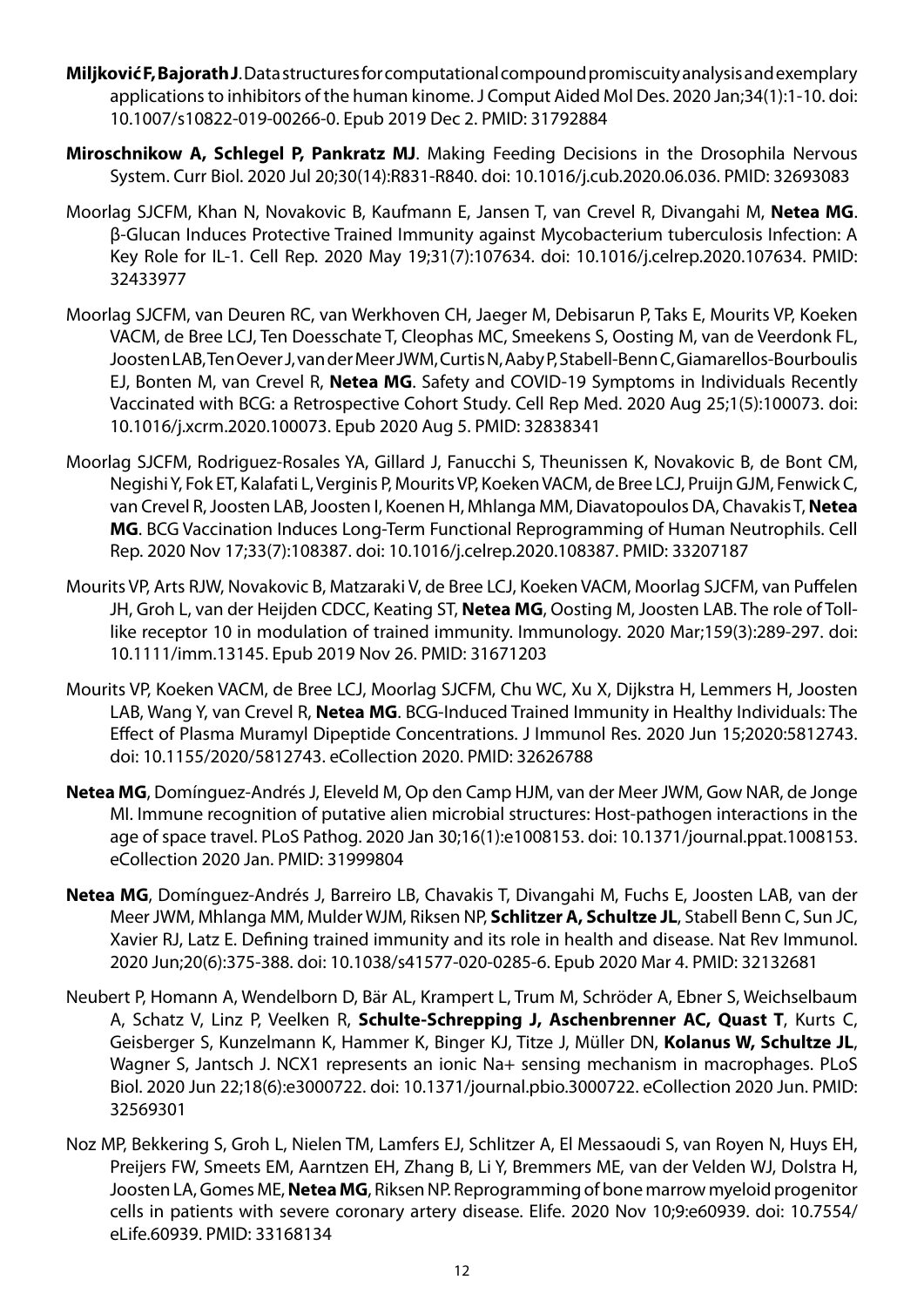- Ochando J, Fayad ZA, Madsen JC, **Netea MG**, Mulder WJM. Trained immunity in organ transplantation. Am J Transplant. 2020 Jan;20(1):10-18. doi: 10.1111/ajt.15620. Epub 2019 Oct 28. PMID: 31561273
- O'Neill LAJ, **Netea MG**. BCG-induced trained immunity: can it offer protection against COVID-19? Nat Rev Immunol. 2020 Jun;20(6):335-337. doi: 10.1038/s41577-020-0337-y. Review. PMID: 32393823
- **Pecht T, Aschenbrenner AC, Ulas T, Succurro A**. Modeling population heterogeneity from microbial communities to immune response in cells. Cell Mol Life Sci. 2020 Feb;77(3):415-432. doi: 10.1007/ s00018-019-03378-w. Epub 2019 Nov 25. PMID: 31768606
- Perrot N, Valerio V, Moschetta D, Boekholdt SM, Dina C, Chen HY, Abner E, Martinsson A, Manikpurage HD, Rigade S, Capoulade R, **Mass E**, Clavel MA, Le Tourneau T, Messika-Zeitoun D, Wareham NJ, Engert JC, Polvani G, Pibarot P, Esko T, Smith JG, Mathieu P, Thanassoulis G, Schott JJ, Bossé Y, Camera M, Thériault S, Poggio P, Arsenault BJ. Genetic and In Vitro Inhibition of PCSK9 and Calcific Aortic Valve Stenosis. JACC Basic Transl Sci. 2020 Jul 1;5(7):649-661. doi: 10.1016/j.jacbts.2020.05.004. eCollection 2020 Jul. PMID: 32760854
- Pestana F, **Edwards-Faret G**, Belgard TG, Martirosyan A, Holt MG. No Longer Underappreciated: The Emerging Concept of Astrocyte Heterogeneity in Neuroscience. Brain Sci. 2020 Mar 13;10(3):168. doi: 10.3390/brainsci10030168. PMID: 32183137
- **Pilsl S, Morgan C, Choukeife M**, Möglich A, **Mayer G**. Optoribogenetic control of regulatory RNA molecules. Nat Commun. 2020 Sep 24;11(1):4825. doi: 10.1038/s41467-020-18673-5. PMID: 32973178
- Priem B, van Leent MMT, Teunissen AJP, Sofias AM, Mourits VP, Willemsen L, Klein ED, Oosterwijk RS, Meerwaldt AE, Munitz J, Prévot G, Vera Verschuur A, Nauta SA, van Leeuwen EM, Fisher EL, de Jong KAM, Zhao Y, Toner YC, Soultanidis G, Calcagno C, Bomans PHH, Friedrich H, Sommerdijk N, Reiner T, Duivenvoorden R, Zupančič E, Di Martino JS, Kluza E, Rashidian M, Ploegh HL, Dijkhuizen RM, Hak S, Pérez-Medina C, Bravo-Cordero JJ, de Winther MPJ, Joosten LAB, van Elsas A, Fayad ZA, Rialdi A, Torre D, Guccione E, Ochando J, **Netea MG**, Griffioen AW, Mulder WJM. Trained Immunity-Promoting Nanobiologic Therapy Suppresses Tumor Growth and Potentiates Checkpoint Inhibition. Cell. 2020 Oct 29;183(3):786-801.e19. doi: 10.1016/j.cell.2020.09.059. PMID: 33125893
- Rabold K, **Aschenbrenner A, Thiele C**, Boahen CK, Schiltmans A, Smit JWA, **Schultze JL, Netea MG**, Adema GJ, Netea-Maier RT. Enhanced lipid biosynthesis in human tumor-induced macrophages contributes to their protumoral characteristics. J Immunother Cancer. 2020 Sep;8(2):e000638. doi: 10.1136/jitc-2020-000638. PMID: 32943450
- Rajewsky N, Almouzni G, Gorski SA, Aerts S, Amit I, Bertero MG, Bock C, Bredenoord AL, Cavalli G, Chiocca S, Clevers H, De Strooper B, Eggert A, Ellenberg J, Fernández XM, Figlerowicz M, Gasser SM, Hubner N, Kjems J, Knoblich JA, Krabbe G, Lichter P, Linnarsson S, Marine JC, Marioni JC, Marti-Renom MA, **Netea MG**, Nickel D, Nollmann M, Novak HR, Parkinson H, Piccolo S, Pinheiro I, Pombo A, Popp C, Reik W, Roman-Roman S, Rosenstiel P, Schultze JL, Stegle O, Tanay A, Testa G, Thanos D, Theis FJ, Torres-Padilla ME, Valencia A, Vallot C, van Oudenaarden A, Vidal M, Voet T; LifeTime Community Working Groups. LifeTime and improving European healthcare through cell-based interceptive medicine. Nature. 2020 Nov;587(7834):377-386. doi: 10.1038/s41586-020-2715-9. Epub 2020 Sep 7. PMID: 32894860
- Rawish E, Nickel L, Schuster F, Stölting I, Frydrychowicz A, Saar K, Hübner N, Othman A, **Kuerschner**  L, Raasch W. Telmisartan prevents development of obesity and normalizes hypothalamic lipid droplets. J Endocrinol. 2020 Jan 1;244(1):95-110. doi: 10.1530/JOE-19-0319. PMID: 31585441
- **Renzl C, Kakoti A, Mayer G**. Aptamer-Mediated Reversible Transactivation of Gene Expression by Light. Angew Chem Int Ed Engl. 2020 Dec 7;59(50):22414-22418. doi: 10.1002/anie.202009240. Epub 2020 Oct 2. PMID: 32865316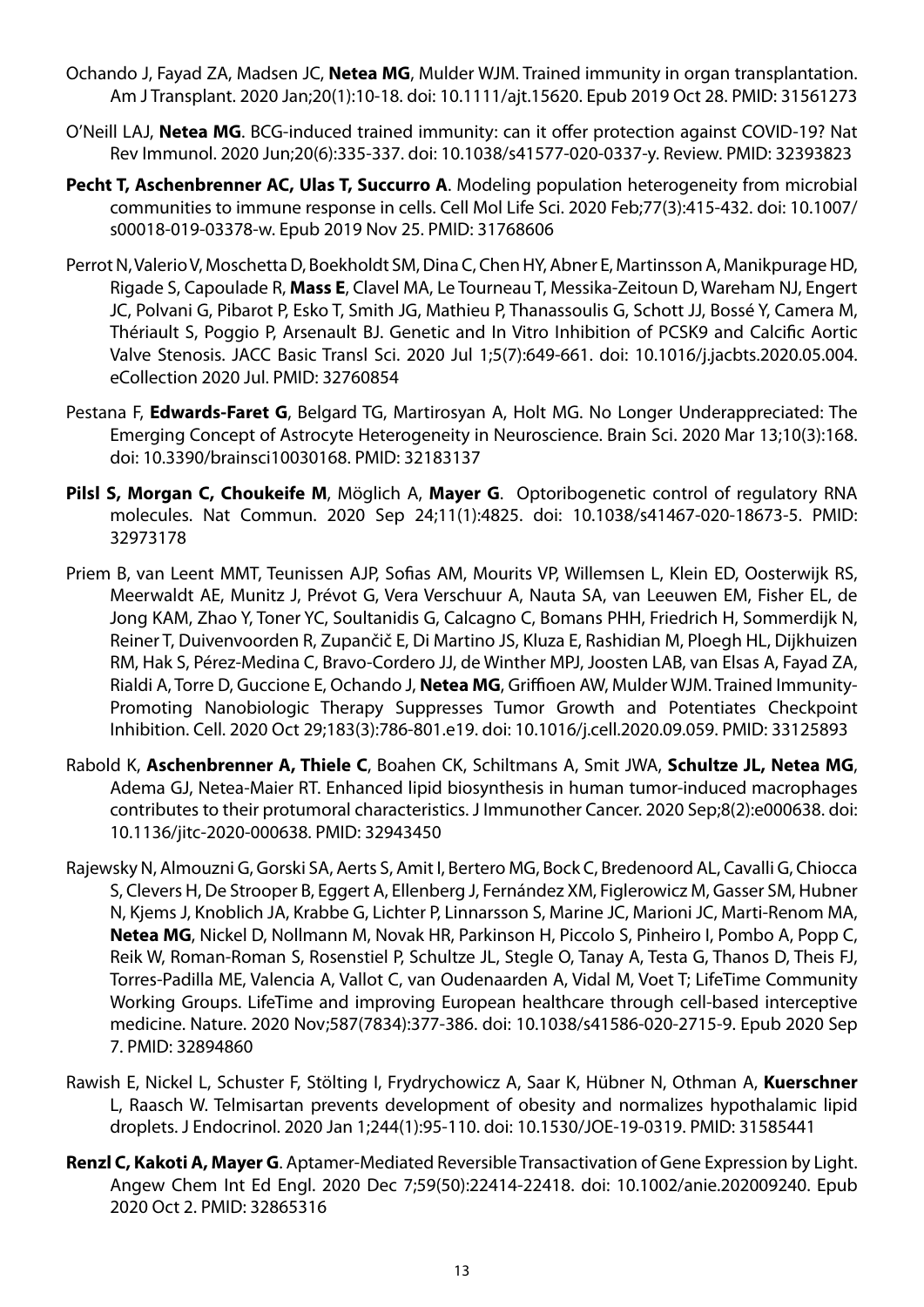- **Rigon L, Kucharowski N, Eckardt F, Bauer R**. Modeling Mucopolysaccharidosis Type II in the Fruit Fly by Using the RNA Interference Approach. Life (Basel). 2020 Oct 30;10(11):263. doi: 10.3390/ life10110263. PMID: 33142967
- **Rodríguez-Pérez R, Bajorath J**. Interpretation of Compound Activity Predictions from Complex Machine Learning Models Using Local Approximations and Shapley Values. J Med Chem. 2020 Aug 27;63(16):8761-8777. doi: 10.1021/acs.jmedchem.9b01101. Epub 2019 Sep 26. PMID: 31512867
- **Rodríguez-Pérez R, Bajorath J**. Interpretation of machine learning models using shapley values: application to compound potency and multi-target activity predictions. J Comput Aided Mol Des. 2020 Oct;34(10):1013-1026. doi: 10.1007/s10822-020-00314-0. Epub 2020 May 2. PMID: 32361862
- **Rodríguez-Pérez R, Miljković F, Bajorath J**. Assessing the information content of structural and protein-ligand interaction representations for the classification of kinase inhibitor binding modes via machine learning and active learning. J Cheminform. 2020 May 24;12(1):36. doi: 10.1186/ s13321-020-00434-7. PMID: 33431025
- Rosati D, Bruno M, Jaeger M, Ten Oever J, **Netea MG**. Recurrent Vulvovaginal Candidiasis: An Immunological Perspective. Microorganisms. 2020 Jan 21;8(2):144. doi: 10.3390/microorganisms8020144. PMID: 31972980
- Rosati D, Bruno M, Jaeger M, Kullberg BJ, van de Veerdonk F, **Netea MG**, Ten Oever J. An exaggerated monocyte-derived cytokine response to Candida hyphae in patients with recurrent vulvovaginal candidiasis. J Infect Dis. 2020 Jul 23:jiaa444. doi: 10.1093/infdis/jiaa444. Online ahead of print. PMID: 32702099
- Rösler B, Heinhuis B, Wang X, Silvestre R, Joosten LAB, **Netea MG**, Arts P, Mantere T, Lefeber DJ, Hoischen A, van de Veerdonk FL. Mimicking Behçet's disease: GM-CSF gain of function mutation in a family suffering from a Behçet's disease-like disorder marked by extreme pathergy. Clin Exp Immunol. 2020 Dec 22. doi: 10.1111/cei.13568. Online ahead of print. PMID: 33349924
- Rother N, Yanginlar C, Lindeboom RGH, Bekkering S, van Leent MMT, Buijsers B, Jonkman I, de Graaf M, Baltissen M, Lamers LA, Riksen NP, Fayad ZA, Mulder WJM, Hilbrands LB, Joosten LAB, **Netea MG**, Vermeulen M, van der Vlag J, Duivenvoorden R. Hydroxychloroquine Inhibits the Trained Innate Immune Response to Interferons. Cell Rep Med. 2020 Nov 10;1(9):100146. doi: 10.1016/j. xcrm.2020.100146. eCollection 2020 Dec 22. PMID: 33377122
- Samuel AZ, Miyaoka R, Ando M, **Gaebler A, Thiele C**, Takeyama H. Molecular profiling of lipid droplets inside HuH7 cells with Raman micro-spectroscopy. Commun Biol. 2020 Jul 10;3(1):372. doi: 10.1038/s42003-020-1100-4. PMID: 32651434
- Sánchez-Maldonado JM, Campa D, Springer J, Badiola J, Niazi Y, Moñiz-Díez A, Hernández-Mohedo F, González-Sierra P, Ter Horst R, Macauda A, Brezina S, Cunha C, Lackner M, López-Nevot MA, Fianchi L, Pagano L, López-Fernández E, Potenza L, Luppi M, Moratalla L, Rodríguez-Sevilla JJ, Fonseca JE, Tormo M, Solano C, Clavero E, Romero A, Li Y, Lass-Flörl C, Einsele H, Vazquez L, Loeffler J, Hemminki K, Carvalho A, **Netea MG**, Gsur A, Dumontet C, Canzian F, Försti A, Jurado M, Sainz J. Host immune genetic variations influence the risk of developing acute myeloid leukaemia: results from the NuCLEAR consortium. Blood Cancer J. 2020 Jul 16;10(7):75. doi: 10.1038/s41408-020- 00341-y. PMID: 32678078
- Sánchez-Maldonado JM, Moñiz-Díez A, Ter Horst R, Campa D, Cabrera-Serrano AJ, Martínez-Bueno M, Garrido-Collado MDP, Hernández-Mohedo F, Fernández-Puerta L, López-Nevot MÁ, Cunha C, González-Sierra PA, Springer J, Lackner M, Alcazar-Fuoli L, Fianchi L, Aguado JM, Pagano L, López-Fernández E, Clavero E, Potenza L, Luppi M, Moratalla L, Solano C, Sampedro A, Cuenca-Estrella M, Lass-Flörl C, Pcraga Study Group, Canzian F, Loeffler J, Li Y, Einsele H, **Netea MG**, Vázquez L, Carvalho A, Jurado M, Sainz J. Polymorphisms within the TNFSF4 and MAPKAPK2 Loci Influence the Risk of Developing Invasive Aspergillosis: A Two-Stage Case Control Study in the Context of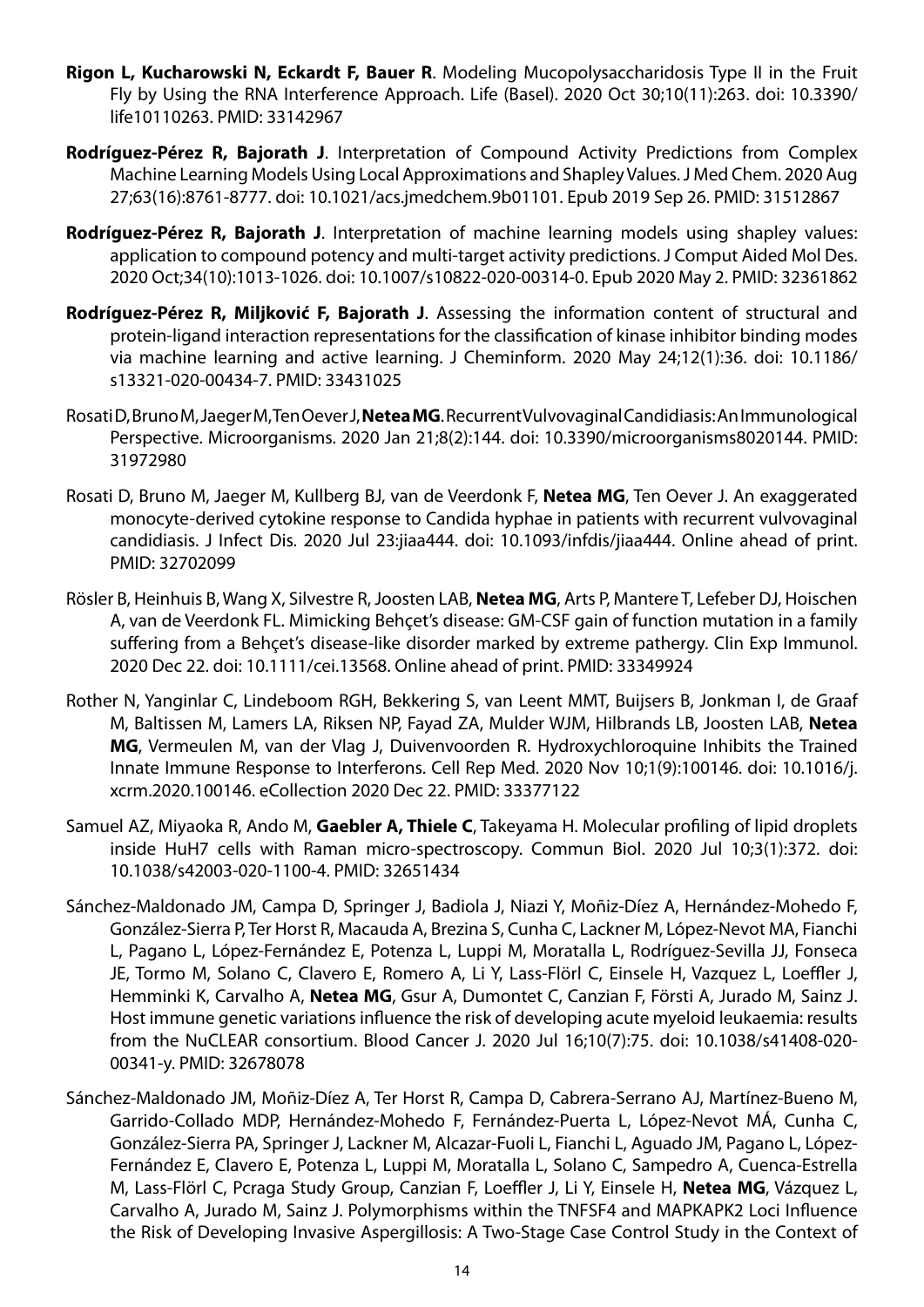the aspBIOmics Consortium. J Fungi (Basel). 2020 Dec 23;7(1):4. doi: 10.3390/jof7010004. PMID: 33374839

- Schaefer K, Dambuza IM, Dall'Angelo S, Yuecel R, Jaspars M, Trembleau L, Zanda M, Brown GD, **Netea MG**, Gow NAR. A Weakened Immune Response to Synthetic Exo-Peptides Predicts a Potential Biosecurity Risk in the Retrieval of Exo-Microorganisms. Microorganisms. 2020 Jul 17;8(7):1066. doi: 10.3390/microorganisms8071066. PMID: 32708909
- **Schanz O**, Chijiiwa R, **Cengiz SC, Majlesain Y, Weighardt H**, Takeyama H, **Förster I**. Dietary AhR Ligands Regulate AhRR Expression in Intestinal Immune Cells and Intestinal Microbiota Composition. Int J Mol Sci. 2020 Apr 30;21(9):3189. doi: 10.3390/ijms21093189. PMID: 32366032
- **Schulte-Schrepping J, Reusch N**, Paclik D, **Baßler K**, Schlickeiser S, Zhang B, Krämer B, Krammer T, Brumhard S, **Bonaguro L**, De Domenico E, Wendisch D, Grasshoff M, **Kapellos TS**, Beckstette M, **Pecht T**, Saglam A, Dietrich O, Mei HE, Schulz AR, Conrad C, Kunkel D, Vafadarnejad E, Xu CJ, **Horne A, Herbert M**, Drews A, Thibeault C, Pfeiffer M, Hippenstiel S, Hocke A, Müller-Redetzky H, Heim KM, Machleidt F, Uhrig A, Bosquillon de Jarcy L, Jürgens L, Stegemann M, Glösenkamp CR, Volk HD, Goffinet C, Landthaler M, Wyler E, Georg P, Schneider M, Dang-Heine C, Neuwinger N, Kappert K, Tauber R, Corman V, Raabe J, Kaiser KM, Vinh MT, Rieke G, Meisel C, Ulas T, Becker M, Geffers R, Witzenrath M, Drosten C, Suttorp N, von Kalle C, Kurth F, Händler K, **Schultze JL, Aschenbrenner AC**, Li Y, Nattermann J, Sawitzki B, Saliba AE, Sander LE; Deutsche COVID-19 OMICS Initiative (DeCOI).Severe COVID-19 Is Marked by a Dysregulated Myeloid Cell Compartment. Cell. 2020 Sep 17;182(6):1419-1440.e23. doi: 10.1016/j.cell.2020.08.001. Epub 2020 Aug 5 PMID: 32810438
- Schuurbiers MMF, Bruno M, Zweijpfenning SMH, Magis-Escurra C, Boeree M, **Netea MG**, van Ingen J, van de Veerdonk F, Hoefsloot W. Immune defects in patients with pulmonary Mycobacterium abscessus disease without cystic fibrosis. ERJ Open Res. 2020 Nov 10;6(4):00590-2020. doi: 10.1183/23120541.00590-2020. eCollection 2020 Oct. PMID: 33263065
- Scriba TJ, **Netea MG**, Ginsberg AM. Key recent advances in TB vaccine development and understanding of protective immune responses against Mycobacterium tuberculosis. Semin Immunol. 2020 Aug;50:101431. doi: 10.1016/j.smim.2020.101431. Epub 2020 Dec 2. PMID: 33279383
- **Sellin J, Fülle JB, Thiele C, Bauer R, Bülow MH**. Free fatty acid determination as a tool for modeling metabolic diseases in Drosophila. J Insect Physiol. 2020 Oct;126:104090. doi: 10.1016/j. jinsphys.2020.104090. Epub 2020 Jul 28. PMID: 32730782
- Sohrabi Y, Dos Santos JC, Dorenkamp M, Findeisen H, Godfrey R, **Netea MG**, Joosten LA. Trained immunity as a novel approach against COVID-19 with a focus on Bacillus Calmette-Guérin vaccine: mechanisms, challenges and perspectives. Clin Transl Immunology. 2020 Dec 22;9(12):e1228. doi: 10.1002/cti2.1228. eCollection 2020. PMID: 33363733
- **Stumpfe D, Hu H, Bajorath J**. Computational method for the identification of third generation activity cliffs. MethodsX. 2020 Jan 14;7:100793. doi: 10.1016/j.mex.2020.100793. eCollection 2020. PMID: 31993342
- **Stumpfe D, Bajorath J**. Current Trends, Overlooked Issues, and Unmet Challenges in Virtual Screening. J Chem Inf Model. 2020 Sep 28;60(9):4112-4115. doi: 10.1021/acs.jcim.9b01101. Epub 2020 Feb 3. PMID: 32011879
- **Stumpfe D, Hu H, Bajorath J**. Advances in exploring activity cliffs. J Comput Aided Mol Des. 2020 Sep;34(9):929-942. doi: 10.1007/s10822-020-00315-z. Epub 2020 May 5. PMID: 32367387
- Sungnak W, Huang N, Bécavin C, Berg M, Queen R, Litvinukova M, Talavera-López C, Maatz H, Reichart D, Sampaziotis F, Worlock KB, Yoshida M, Barnes JL; **HCA Lung Biological Network**. SARS-CoV-2 entry factors are highly expressed in nasal epithelial cells together with innate immune genes. Nat Med. 2020 May; 26(5):681-687. doi: 10.1038/s41591-020-0868-6. Epub 2020 Apr 23.PMID: 32327758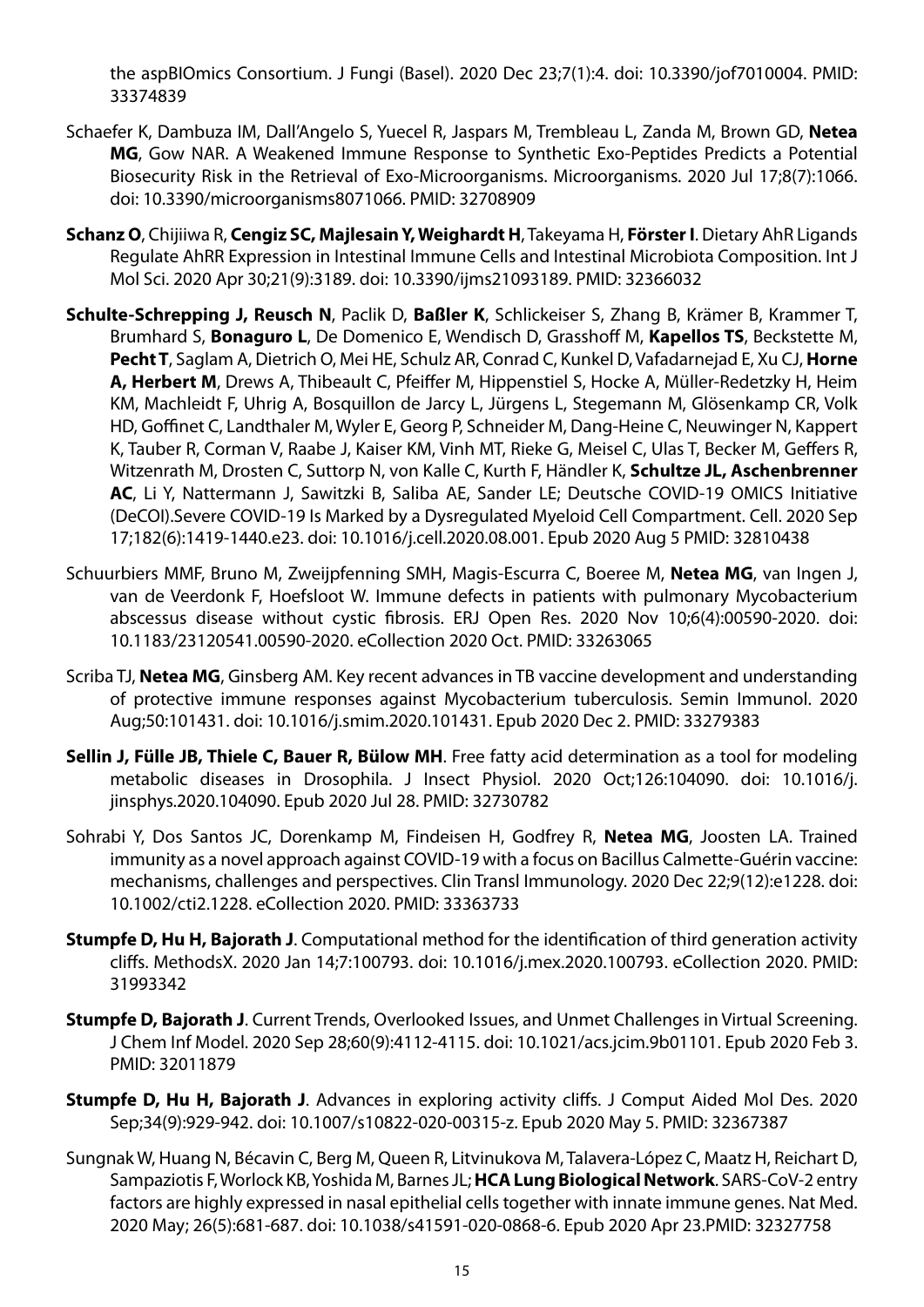- **Takeuchi K, Kunimoto R, Bajorath J**. Global Assessment of Substituents on the Basis of Analogue Series. J Med Chem. 2020 Dec 10;63(23):15013-15020. doi: 10.1021/acs.jmedchem.0c01607. Epub 2020 Nov 30. PMID: 33253557
- Tarancón R, Domínguez-Andrés J, Uranga S, Ferreira AV, Groh LA, Domenech M, González-Camacho F, Riksen NP, Aguilo N, Yuste J, Martín C, **Netea MG**. New live attenuated tuberculosis vaccine MTBVAC induces trained immunity and confers protection against experimental lethal pneumonia. PLoS Pathog. 2020 Apr 2;16(4):e1008404. doi: 10.1371/journal.ppat.1008404. eCollection 2020 Apr. PMID: 32240273
- **Taylor J**, Sellin J, **Kuerschner L, Krähl L, Majlesain Y, Förster I, Thiele C, Weighardt H, Weber E**. Generation of immune cell containing adipose organoids for in vitro analysis of immune metabolism. Sci Rep. 2020 Dec 3;10(1):21104. doi: 10.1038/s41598-020-78015-9. PMID: 33273595
- Ter Horst R, van den Munckhof ICL, Schraa K, Aguirre-Gamboa R, Jaeger M, Smeekens SP, Brand T, Lemmers H, Dijkstra H, Galesloot TE, de Graaf J, Xavier RJ, Li Y, Joosten LAB, Rutten JHW, **Netea MG**, Riksen NP. Sex-Specific Regulation of Inflammation and Metabolic Syndrome in Obesity. Arterioscler Thromb Vasc Biol. 2020 Jul;40(7):1787-1800. doi: 10.1161/ATVBAHA.120.314508. Epub 2020 May 28. PMID: 32460579
- Tercan H, Riksen NP, Joosten LAB, **Netea MG**, Bekkering S. Trained Immunity: Long-Term Adaptation in Innate Immune Responses. Arterioscler Thromb Vasc Biol. 2021 Jan;41(1):55-61. doi: 10.1161/ ATVBAHA.120.314212. Epub 2020 Oct 22. PMID: 33086868
- Thiem K, Hoeke G, Zhou E, Hijmans A, Houben T, Boels MG, Mol IM, Lutgens E, Shiri-Sverdlov R, Bussink J, Kanneganti TD, Boon MR, Stienstra R, Tack CJ, Rensen PC, **Netea MG**, Berbée JF, van Diepen JA. Deletion of haematopoietic Dectin-2 or CARD9 does not protect from atherosclerosis development under hyperglycaemic conditions. Diab Vasc Dis Res. 2020 Jan-Feb;17(1):1479164119892140. doi: 10.1177/1479164119892140. Epub 2019 Dec 23. PMID: 31868000
- Trötschel C, Hamzeh H, Alvarez L, Pascal R, Lavryk F, Bönigk W, Körschen HG, Müller A, Poetsch A, Rennhack A, Gui L, Nicastro D, Strünker T, Seifert R, **Kaupp UB**. Absolute proteomic quantification reveals design principles of sperm flagellar chemosensation. EMBO J. 2020 Feb 17;39(4):e102723. doi: 10.15252/embj.2019102723. Epub 2019 Dec 27. PMID: 31880004
- **Valero J, Škugor M**. Mechanisms, Methods of Tracking and Applications of DNA Walkers: A Review. Chemphyschem. 2020 Sep 2;21(17):1971-1988. doi: 10.1002/cphc.202000235. Epub 2020 Aug 18. PMID: 32618112
- **Valero J, Škugor M**. Mechanisms, Methods of Tracking and Applications of DNA Walkers: A Review. Chemphyschem. 2020 Sep 2;21(17):1886. doi: 10.1002/cphc.202000707. PMID: 33448609
- **Valero J, Famulok M**. Regeneration of Burnt Bridges on a DNA Catenane Walker. Angew Chem Int Ed Engl. 2020 Sep 14;59(38):16366-16370. doi: 10.1002/anie.202004447. Epub 2020 Jul 20. PMID: 32997429
- van de Veerdonk FL, **Netea MG**. Blocking IL-1 to prevent respiratory failure in COVID-19. Crit Care. 2020 Jul 18;24(1):445. doi: 10.1186/s13054-020-03166-0. Review. PMID: 32682440
- van de Veerdonk FL, **Netea MG**, van Deuren M, van der Meer JW, de Mast Q, Brüggemann RJ, van der Hoeven H. Kallikrein-kinin blockade in patients with COVID-19 to prevent acute respiratory distress syndrome. Elife. 2020 Apr 27;9:e57555. doi: 10.7554/eLife.57555. PMID: 32338605
- van de Veerdonk FL, Kouijzer IJE, de Nooijer AH, van der Hoeven HG, Maas C, **Netea MG**, Brüggemann RJM. Outcomes Associated With Use of a Kinin B2 Receptor Antagonist Among Patients With COVID-19. JAMA Netw Open. 2020 Aug 3;3(8):e2017708. doi: 10.1001/jamanetworkopen.2020.17708. PMID: 32789513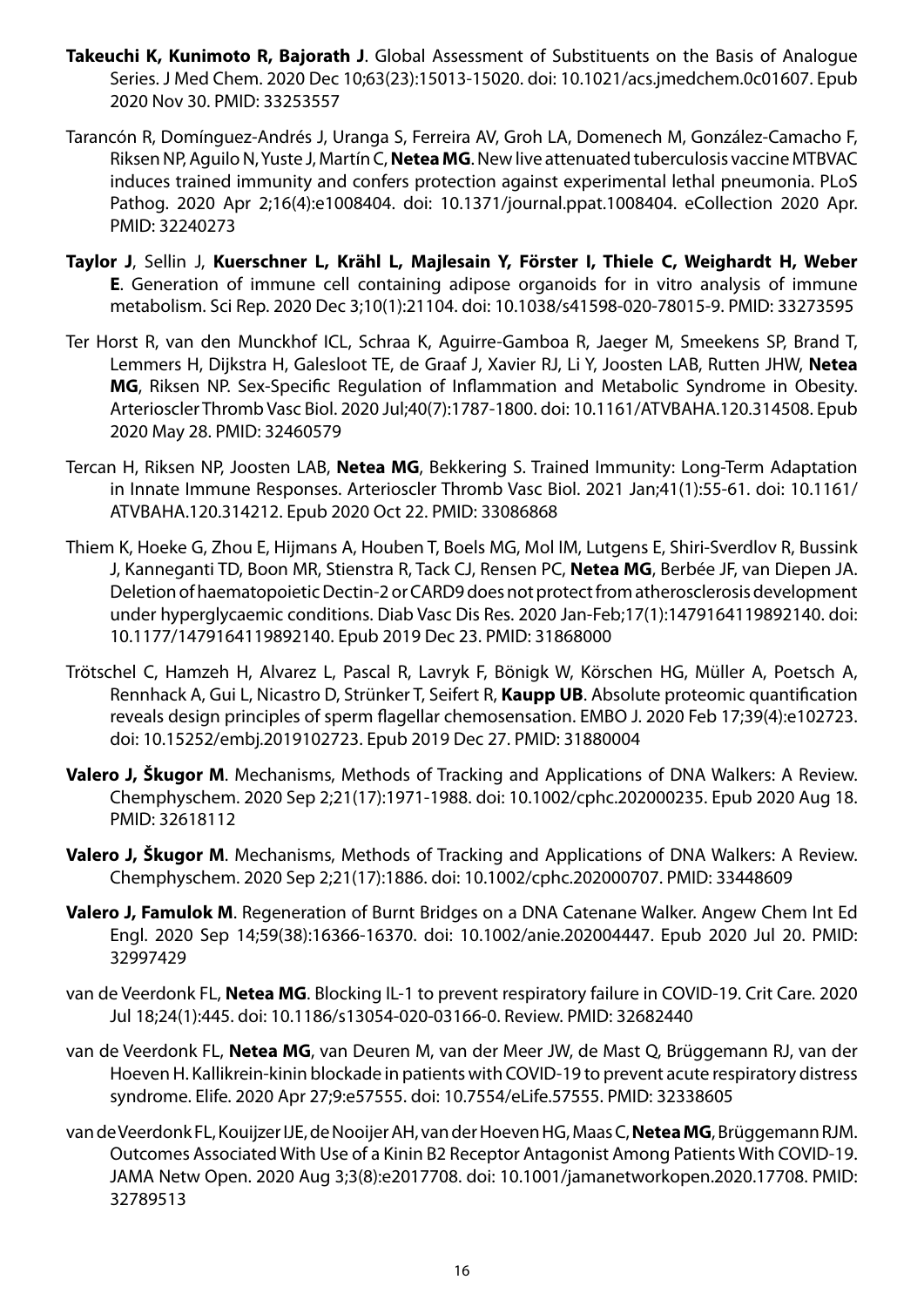- van den Akker EB, Trompet S, Barkey Wolf JJH, Beekman M, Suchiman HED, Deelen J, Asselbergs FW, Boersma E, Cats D, Elders PM, Geleijnse JM, Ikram MA, Kloppenburg M, Mei H, Meulenbelt I, Mooijaart SP, Nelissen RGHH, **Netea MG**, Penninx BWJH, Slofstra M, Stehouwer CDA, Swertz MA, Teunissen CE, Terwindt GM, 't Hart LM, van den Maagdenberg AMJM, van der Harst P, van der Horst ICC, van der Kallen CJH, van Greevenbroek MMJ, van Spil WE, Wijmenga C, Zhernakova A, Zwinderman AH, Sattar N, Jukema JW, van Duijn CM, Boomsma DI, Reinders MJT, Slagboom PE. Metabolic Age Based on the BBMRI-NL 1H-NMR Metabolomics Repository as Biomarker of Age-related Disease. Circ Genom Precis Med. 2020 Oct;13(5):541-547. doi: 10.1161/CIRCGEN.119.002610. Epub 2020 Aug 14. PMID: 33079603
- van der Heijden CDCC, Keating ST, Groh L, Joosten LAB, **Netea MG**, Riksen NP. Aldosterone induces trained immunity: the role of fatty acid synthesis. Cardiovasc Res. 2020 Feb 1;116(2):317-328. doi: 10.1093/cvr/cvz137. PMID: 31119285
- van der Heijden CDCC, Smeets EMM, Aarntzen EHJG, Noz MP, Monajemi H, Kersten S, Kaffa C, Hoischen A, Deinum J, Joosten LAB, **Netea MG**, Riksen NP. Arterial Wall Inflammation and Increased Hematopoietic Activity in Patients With Primary Aldosteronism. J Clin Endocrinol Metab. 2020 May 1;105(5):e1967-80. doi: 10.1210/clinem/dgz306. PMID: 31875423
- van der Heijden CDCC, Groh L, Keating ST, Kaffa C, Noz MP, Kersten S, van Herwaarden AE, Hoischen A, Joosten LAB, Timmers HJLM, **Netea MG**, Riksen NP. Catecholamines Induce Trained Immunity in Monocytes In Vitro and In Vivo. Circ Res. 2020 Jul 3;127(2):269-283. doi: 10.1161/ CIRCRESAHA.119.315800. Epub 2020 Apr 3. PMID: 32241223
- van der Heijden CDCC, Ter Horst R, van den Munckhof ICL, Schraa K, de Graaf J, Joosten LAB, Danser AHJ, **Netea MG**, Deinum J, Rutten J, Riksen NP. Vasculometabolic and Inflammatory Effects of Aldosterone in Obesity. J Clin Endocrinol Metab. 2020 Aug 1;105(8):2719-31. doi: 10.1210/clinem/ dgaa356. PMID: 32529242
- van der Made CI, Hoischen A, **Netea MG**, van de Veerdonk FL. Primary immunodeficiencies in cytosolic pattern-recognition receptor pathways: Toward host-directed treatment strategies. Immunol Rev. 2020 Sep;297(1):247-272. doi: 10.1111/imr.12898. Epub 2020 Jul 8. PMID: 32640080 Review.
- van der Made CI, Simons A, Schuurs-Hoeijmakers J, van den Heuvel G, Mantere T, Kersten S, van Deuren RC, Steehouwer M, van Reijmersdal SV, Jaeger M, Hofste T, Astuti G, Corominas Galbany J, van der Schoot V, van der Hoeven H, Hagmolen Of Ten Have W, Klijn E, van den Meer C, Fiddelaers J, de Mast Q, Bleeker-Rovers CP, Joosten LAB, Yntema HG, Gilissen C, Nelen M, van der Meer JWM, Brunner HG, **Netea MG**, van de Veerdonk FL, Hoischen A. Presence of Genetic Variants Among Young Men With Severe COVID-19. JAMA. 2020 Jul 24;324(7):1-11. doi: 10.1001/jama.2020.13719. Online ahead of print. PMID: 32706371
- **van Echten-Deckert G**. Special Issue on "Sphingolipids: From Pathology to Therapeutic Perspectives". Cells. 2020 Nov 3;9(11):2404. doi: 10.3390/cells9112404. PMID: 33153026
- van Kruining D, Luo Q, **van Echten-Deckert G**, Mielke MM, Bowman A, Ellis S, Oliveira TG, Martinez-Martinez P. Sphingolipids as prognostic biomarkers of neurodegeneration, neuroinflammation, and psychiatric diseases and their emerging role in lipidomic investigation methods. Adv Drug Deliv Rev. 2020;159:232-244. doi: 10.1016/j.addr.2020.04.009. Epub 2020 Apr 28. PMID: 32360155
- van Puffelen JH, Keating ST, Oosterwijk E, van der Heijden AG, **Netea MG**, Joosten LAB, Vermeulen SH. Trained immunity as a molecular mechanism for BCG immunotherapy in bladder cancer. Nat Rev Urol. 2020 Sep;17(9):513-525. doi: 10.1038/s41585-020-0346-4. Epub 2020 Jul 16. PMID: 32678343
- Viegas A, **Yin DM**, Borggräfe J, Viennet T, Falke M, Schmitz A, **Famulok M**, Etzkorn M. Molecular Architecture of a Network of Potential Intracellular EGFR Modulators: ARNO, CaM, Phospholipids, and the Juxtamembrane Segment. Structure. 2020 Jan 7;28(1):54-62.e5. doi: 10.1016/j.str.2019.11.001. Epub 2019 Nov 25. PMID: 31780432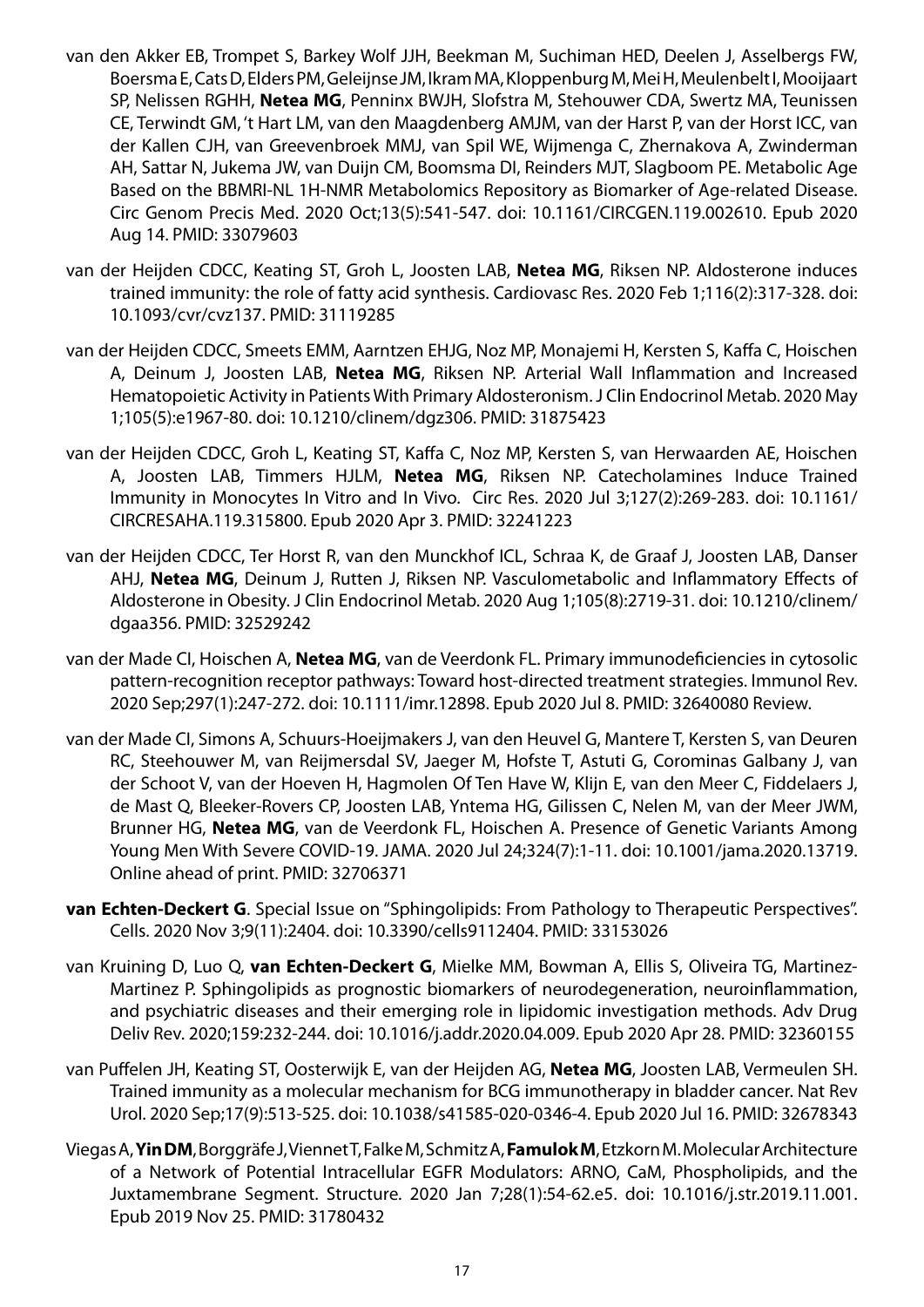- **Vogt M**. How do we optimize chemical space navigation? Expert Opin Drug Discov. 2020 May;15(5):523- 525. doi: 10.1080/17460441.2020.1730324. Epub 2020 Feb 18. PMID: 32067507
- Walk J, Keramati F, de Bree LCJ, Arts RJW, Blok B, **Netea MG**, Stunnenberg HG, Sauerwein RW. Controlled Human Malaria Infection Induces Long-Term Functional Changes in Monocytes. Front Mol Biosci. 2020 Nov 26;7:604553. doi: 10.3389/fmolb.2020.604553. eCollection 2020. PMID: 33324683 Free PMC article.
- Warnat-Herresthal S, Perrakis K, Taschler B, Becker M, **Baßler K**, Beyer M, **Günther P, Schulte-Schrepping J, Seep L, Klee K, Ulas T**, Haferlach T, Mukherjee S, **Schultze JL**. Scalable Prediction of Acute Myeloid Leukemia Using High-Dimensional Machine Learning and Blood Transcriptomics. iScience. 2020 Jan 24;23(1):100780. doi: 10.1016/j.isci.2019.100780. Epub 2019 Dec 18. PMID: 31918046
- Werner Y, **Mass E**, Ashok Kumar P, **Ulas T, Händler K, Horne A, Klee K**, Lupp A, Schütz D, Saaber F, Redecker C, **Schultze JL**, Geissmann F, Stumm R. Cxcr4 distinguishes HSC-derived monocytes from microglia and reveals monocyte immune responses to experimental stroke. Nat Neurosci. 2020 Mar;23(3):351-362. doi: 10.1038/s41593-020-0585-y. Epub 2020 Feb 10. PMID: 32042176
- Willers M, **Ulas T**, Völlger L, Vogl T, Heinemann AS, Pirr S, Pagel J, Fehlhaber B, Halle O, Schöning J, Schreek S, Löber U, Essex M, **Hombach P**, Graspeuntner S, Basic M, Bleich A, Cloppenborg-Schmidt K, Künzel S, Jonigk D, Rupp J, Hansen G, Förster R, Baines JF, Härtel C, **Schultze JL**, Forslund SK, Roth J, Viemann D. S100A8 and S100A9 Are Important for Postnatal Development of Gut Microbiota and Immune System in Mice and Infants. Gastroenterology. 2020 Dec;159(6):2130-2145.e5. doi: 10.1053/j.gastro.2020.08.019. Epub 2020 Aug 15. PMID: 32805279
- Windler F, Bönigk W, Körschen HG, Grahn E, Strünker T, Seifert R, **Kaupp UB**. Author Correction: The solute carrier SLC9C1 is a Na+/H+-exchanger gated by an S4-type voltage-sensor and cyclicnucleotide binding. Nat Commun. 2020 Aug 19;11(1):4210. doi: 10.1038/s41467-020-18023-5. PMID: 32814768
- Wobig L, Wolfenstetter T, Fechner S, Bönigk W, Körschen HG, Jikeli JF, Trötschel C, Feederle R, **Kaupp UB**, Seifert R, Berger TK. A family of hyperpolarization-activated channels selective for protons. Proc Natl Acad Sci U S A. 2020 Jun 16;117(24):13783-13791. doi: 10.1073/pnas.2001214117. Epub 2020 May 28. PMID: 32467169
- Wolters TLC, **Netea MG**, Riksen NP, Hermus ARMM, Netea-Maier RT. Acromegaly, inflammation and cardiovascular disease: a review. Rev Endocr Metab Disord. 2020 Dec;21(4):547-568. doi: 10.1007/ s11154-020-09560-x. PMID: 32458292
- **Wunderling K**, Leopold C, **Jamitzky I, Yaghmour M, Zink F**, Kratky D, **Thiele C**. Hepatic synthesis of triacylglycerols containing medium-chain fatty acids is dominated by diacylglycerol acyltransferase 1 and efficiently inhibited by etomoxir. Mol Metab. 2020 Dec 23;45:101150. doi: 10.1016/j. molmet.2020.101150. Online ahead of print. PMID: 33359403
- Xu CJ, Gruzieva O, Qi C, Esplugues A, Gehring U, Bergström A, Mason D, Chatzi L, Porta D, Lodrup Carlsen KC, Baïz N, Madore AM, Alenius H, van Rijkom B, Jankipersadsing SA, van der Vlies P, Kull I, van Hage M, Bustamante M, Lertxundi A, Torrent M, Santorelli G, Fantini MP, Hovland V, Pesce G; BIOS Consortium, Fyhrquist N, Laatikainen T, Nawijn MC, Li Y, Wijmenga C, **Netea MG**, Bousquet J, Anto JM, Laprise C, Haahtela T, Annesi-Maesano I, Carlsen KH, Gori D, Kogevinas M, Wright J, Söderhäll C, Vonk JM, Sunyer J, Melén E, Koppelman GH. Shared DNA methylation signatures in childhood allergy: The MeDALL study. J Allergy Clin Immunol. 2020 Dec 15:S0091-6749(20)31766-8. doi: 10.1016/j.jaci.2020.11.044. Online ahead of print. PMID: 33338541
- **Yonchev D, Bajorath J.** Integrating computational lead optimization diagnostics with analog design and candidate selection. Future Sci OA. 2020 Jan 24;6(3):FSO451. doi: 10.2144/fsoa-2019-0131. PMID: 32140250